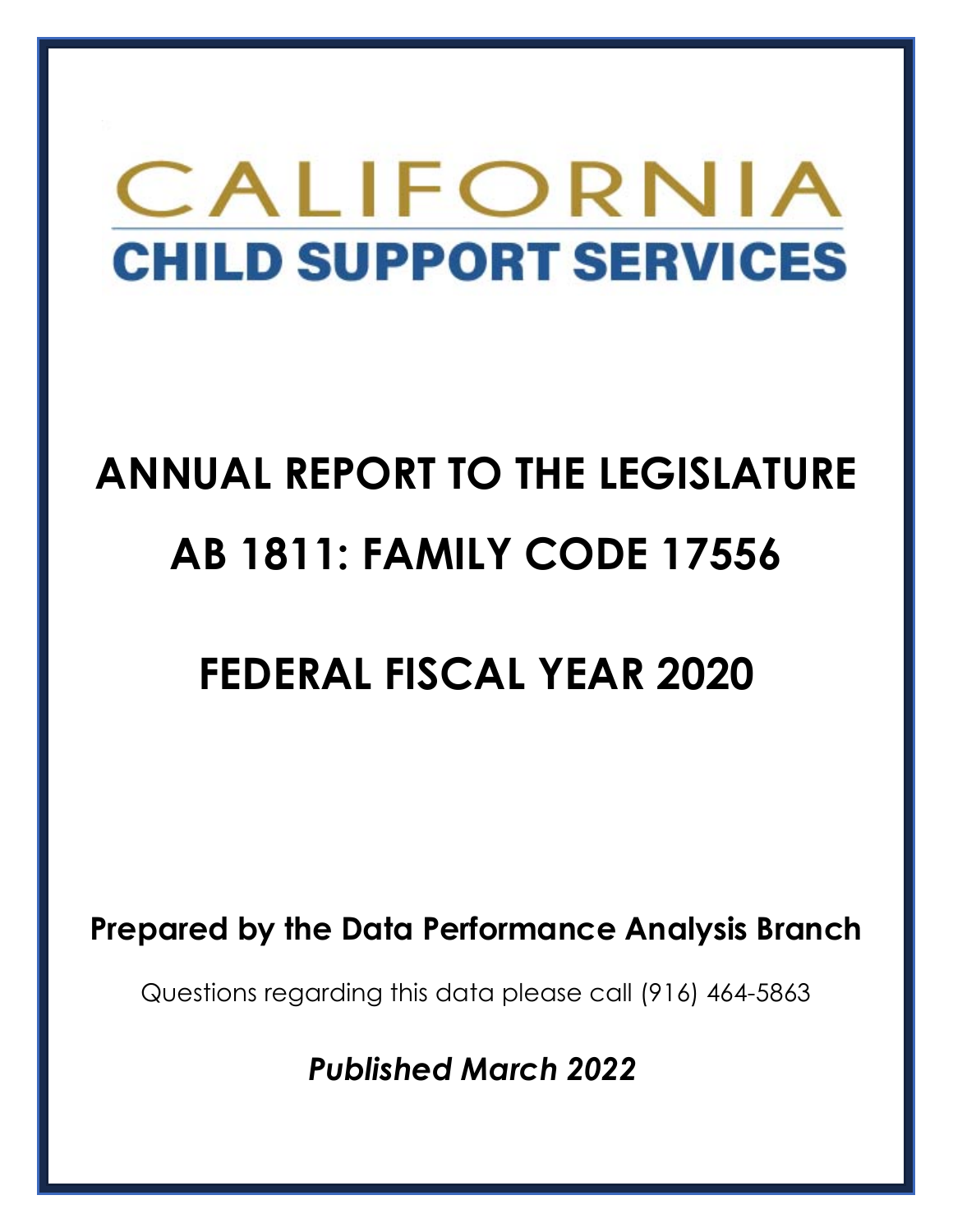## **Table of Contents**

#### PAGE

#### **Performance Topics**

| Number of Families (Participants) Served by the Child Support Program 12 |  |
|--------------------------------------------------------------------------|--|

|--|--|--|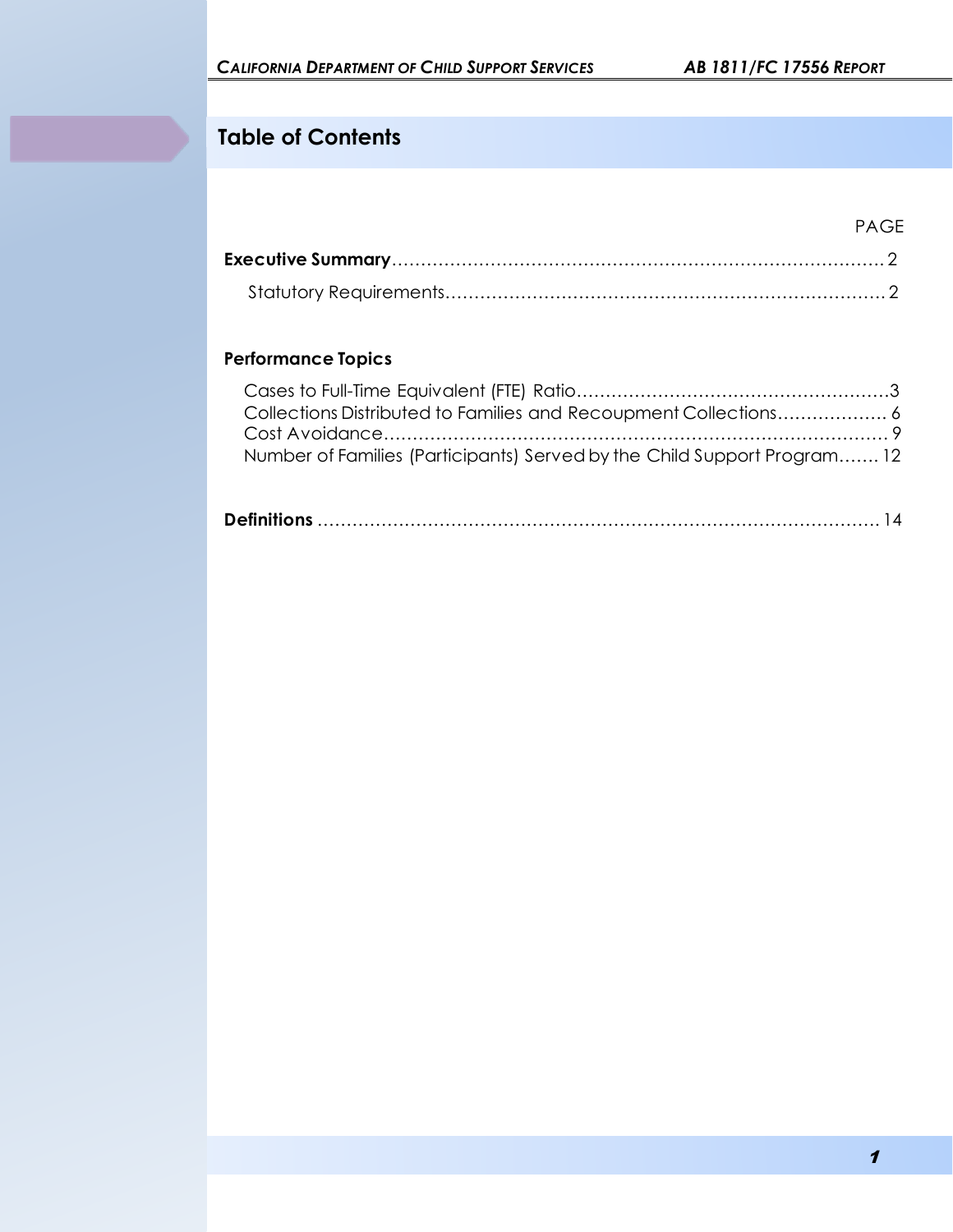### **Executive Summary**

This report is submitted to meet the provisions within Assembly Bill (AB) 1811, Chapter 35, Statutes of 2018 and pursuant to Family Code (FC) section 17556, requiring the Department of Child Support Services (DCSS) to provide a report to the Legislature on specific topics related to child support collections. These topics include: case-to-staff ratios for each local child support agency; collections to families and recoupment collections to county, state, and federal government agencies; cost avoidance benefits; and the number of families served by the Child Support Program.

#### **Statutory Requirements**

This report satisfies the requirement of FC section 17556 requiring a report of data compiled on California's Child Support Program to be submitted on or before March 1, 2022.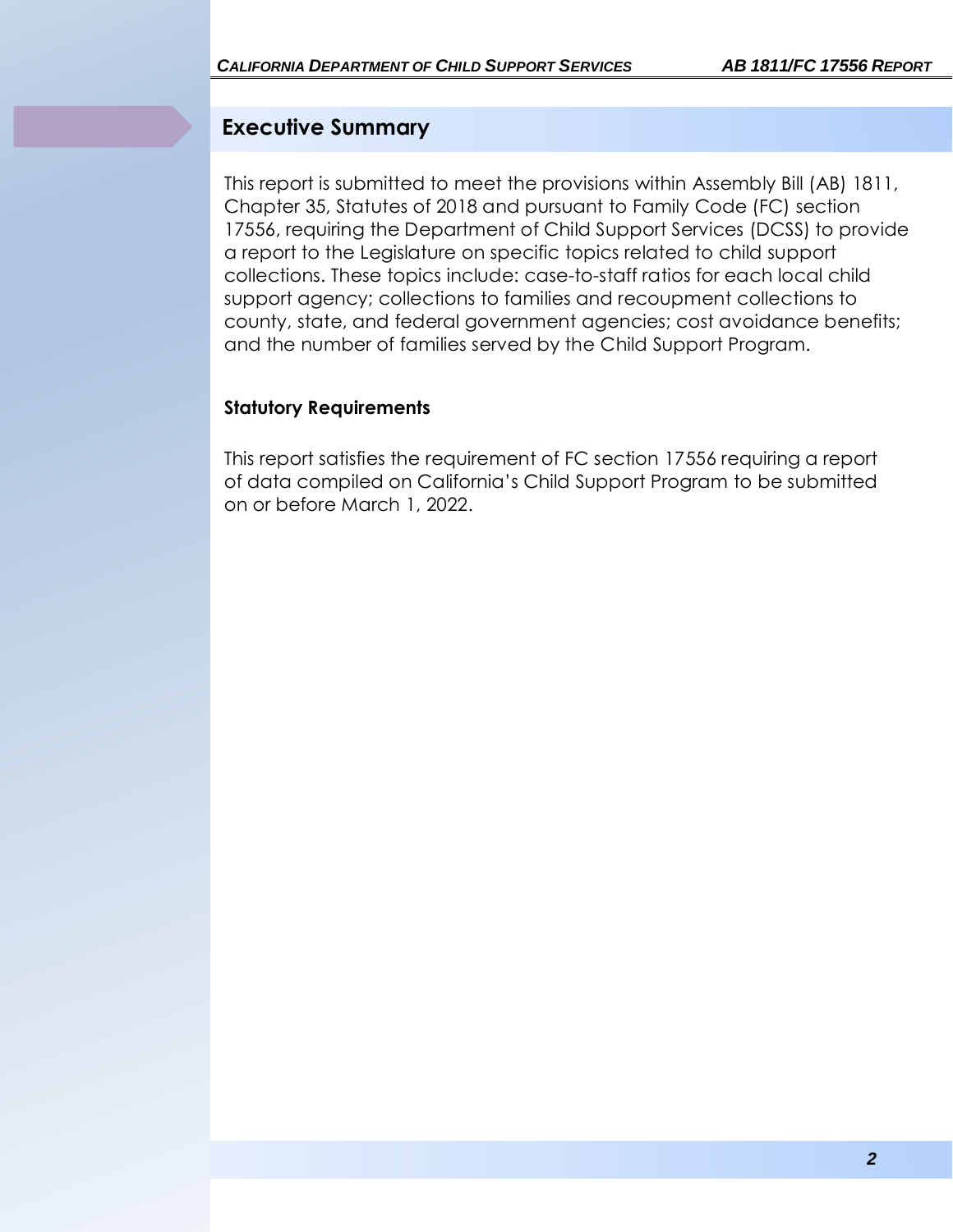## **CASES TO FULL-TIME EQUIVALENT (FTE) RATIO**

Cases are the number of IV-D cases open (OCSE 157, Line 1) on the last day of the Federal Fiscal Year (FFY). In FFY 2020, the number of opened cases were 1,088,672. A full-time position reflects 1.0 FTE and fractional time base (part-time) positions may be reported by tenths of a position. There were 5,511.4 FTE staff in FFY 2020.

From FFY 2016 to FFY 2020, both the number of cases and FTEs declined (see figure 1). Cases decreased by 126,040 or 10.4 percent, while FTEs decreased by 951.4 or 14.7 percent. In FFY 2020, there were 198 cases per FTE and 183 cases per FTE in FFY 2019, for a total increase of 15 cases per FTE. On average statewide, an FTE employee provided services to 198 cases in FFY 2020. See Tables A and A.1 on pages 4 and 5.



Figure 1: Cases per FTE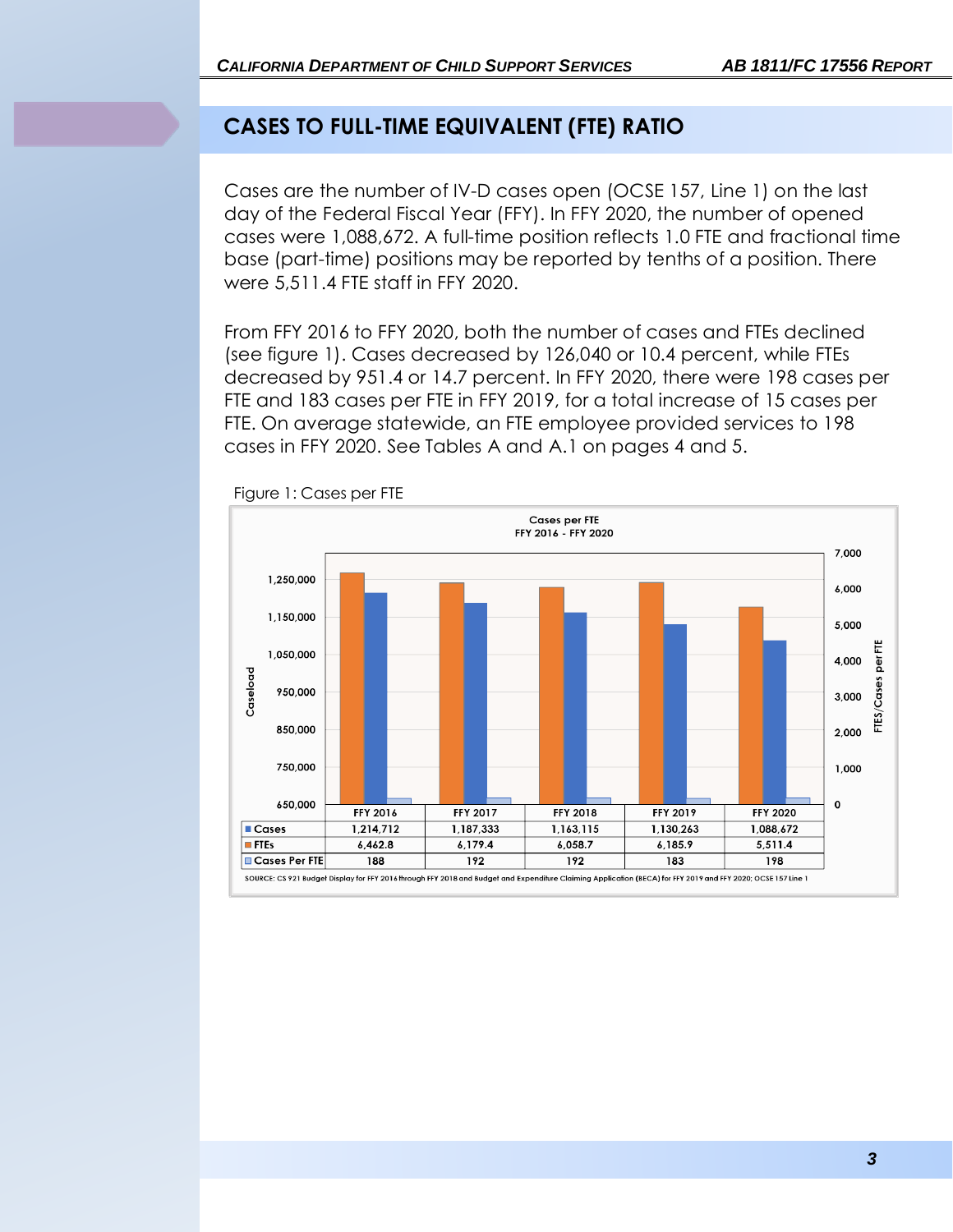#### *CALIFORNIA DEPARTMENT OF CHILD SUPPORT SERVICES AB 1811/FC 17556 REPORT*

STATE OF CALIFORNIA - HEALTH AND HUMAN SERVICES AGENCY CHILD SUPPORT PROGRAM STATISTICS

DEPARTMENT OF CHILD SUPPORT SERVICES FEDERAL FISCAL YEAR 2020

**TABLE A CASES TO FULL-TIME EQUIVALENT FEDERAL FISCAL YEAR 2020**

|                                                                                                   | <b>Full-Time Equivalents</b><br>(FTE)     | Cases                                                                                                                  | <b>Cases per FTE</b> |  |
|---------------------------------------------------------------------------------------------------|-------------------------------------------|------------------------------------------------------------------------------------------------------------------------|----------------------|--|
| <b>STATEWIDE</b>                                                                                  | 5,511.4                                   | 1,088,672                                                                                                              | 198                  |  |
| Alameda                                                                                           | 126.8                                     | 29,725                                                                                                                 | 234                  |  |
| Alpine                                                                                            |                                           | 35                                                                                                                     |                      |  |
| Amador                                                                                            | $\ast$                                    | 1,104                                                                                                                  |                      |  |
| <b>Butte</b>                                                                                      | 62.0                                      | 9,465                                                                                                                  | 153                  |  |
| Calaveras                                                                                         |                                           | 1,443                                                                                                                  |                      |  |
| Colusa                                                                                            | 4.0                                       | 705                                                                                                                    | 176                  |  |
| Contra Costa                                                                                      | 132.0                                     | 25,963                                                                                                                 | 197                  |  |
| Del Norte                                                                                         | 14.2                                      | 2,185                                                                                                                  | 154                  |  |
| El Dorado                                                                                         | 33.0                                      | 5,197                                                                                                                  | 158                  |  |
| Fresno<br>Glenn                                                                                   | 216.5                                     | 58,121                                                                                                                 | 268                  |  |
| <b>Humboldt</b>                                                                                   | 7.8                                       | 1,611                                                                                                                  | 207                  |  |
| Imperial                                                                                          | 51.0                                      | 5,018<br>9,664                                                                                                         | 189                  |  |
| Inyo                                                                                              |                                           | 875                                                                                                                    |                      |  |
| Kern                                                                                              | 191.8                                     | 51,346                                                                                                                 | 268                  |  |
| Kings                                                                                             | 43.8                                      | 8,738                                                                                                                  | 199                  |  |
| Lake                                                                                              | 20.0                                      | 2,585                                                                                                                  | 129                  |  |
| Lassen                                                                                            | 7.0                                       | 1,469                                                                                                                  | 210                  |  |
| Los Angeles                                                                                       | 1,320.0                                   | 227,399                                                                                                                | 172                  |  |
| Madera                                                                                            | 25.5                                      | 6,431                                                                                                                  | 252                  |  |
| Marin                                                                                             | 17.4                                      | 4,038                                                                                                                  | 233                  |  |
| Mariposa                                                                                          |                                           | 649                                                                                                                    |                      |  |
| Mendocino                                                                                         | 20.5                                      | 3,310                                                                                                                  | 161                  |  |
| Merced                                                                                            |                                           | 14,904                                                                                                                 |                      |  |
| Modoc                                                                                             | $\ast$                                    | 276                                                                                                                    |                      |  |
| Mono                                                                                              |                                           | 201                                                                                                                    |                      |  |
| Monterey                                                                                          | 83.7                                      | 13,669                                                                                                                 | 163                  |  |
| Napa                                                                                              | 28.0                                      | 3.073                                                                                                                  | 110                  |  |
| Nevada                                                                                            | $\ast$                                    | 2,549                                                                                                                  |                      |  |
| Orange                                                                                            | 352.3                                     | 60,243                                                                                                                 | 171                  |  |
| Placer                                                                                            | 37.4                                      | 6,622                                                                                                                  | 177                  |  |
| Plumas                                                                                            | 5.1                                       | 774                                                                                                                    | 152                  |  |
| <b>Riverside</b><br>Sacramento                                                                    | 305.0<br>271.0                            | 76,956<br>69,169                                                                                                       | 252<br>255           |  |
| San Benito                                                                                        |                                           | 1,823                                                                                                                  |                      |  |
| San Bernardino                                                                                    | 421.0                                     | 97,615                                                                                                                 | 232                  |  |
| San Diego                                                                                         | 298.0                                     | 59,883                                                                                                                 | 201                  |  |
| San Francisco                                                                                     | 52.8                                      | 9,753                                                                                                                  | 185                  |  |
| San Joaquin                                                                                       | 114.8                                     | 33,043                                                                                                                 | 288                  |  |
| San Luis Obispo                                                                                   | 27.5                                      | 3,774                                                                                                                  | 137                  |  |
| San Mateo                                                                                         | 63.6                                      | 8,400                                                                                                                  | 132                  |  |
| Santa Barbara                                                                                     | 63.1                                      | 11,345                                                                                                                 | 180                  |  |
| Santa Clara                                                                                       | 183.9                                     | 28,656                                                                                                                 | 156                  |  |
| Santa Cruz                                                                                        |                                           | 4,863                                                                                                                  |                      |  |
| Shasta                                                                                            | 51.2                                      | 10,049                                                                                                                 | 196                  |  |
| Sierra                                                                                            |                                           | 93                                                                                                                     |                      |  |
| Siskiyou                                                                                          |                                           | 2,399                                                                                                                  |                      |  |
| Solano                                                                                            | 85.0                                      | 14,574                                                                                                                 | 171                  |  |
| Sonoma                                                                                            | 71.5                                      | 10,370                                                                                                                 | 145                  |  |
| St anislaus                                                                                       | 123.1                                     | 25,186                                                                                                                 | 205                  |  |
| Sutter                                                                                            | 20.0                                      | 4,018                                                                                                                  | 201                  |  |
| Tehama<br>Trinity                                                                                 | 17.0                                      | 3,429<br>807                                                                                                           | 202                  |  |
| Tulare                                                                                            | 142.9                                     | 21,823                                                                                                                 | 153                  |  |
| Tuolumne                                                                                          |                                           | 2,247                                                                                                                  |                      |  |
| Ventura                                                                                           | 118.5                                     | 18,669                                                                                                                 | 158                  |  |
| Y olo                                                                                             | 37.2                                      | 6,624                                                                                                                  | 178                  |  |
| Yuba                                                                                              | 23.0                                      | 3,717                                                                                                                  | 162                  |  |
|                                                                                                   | Regionalized Local Child Support Agencies |                                                                                                                        |                      |  |
| Ama/Alp/Cala/Tuol                                                                                 | 28.0                                      | 4,829                                                                                                                  | 172                  |  |
| Humboldt/Trinity                                                                                  | 33.3                                      | 5,825                                                                                                                  | 175                  |  |
| Inyo/Mono                                                                                         | 6.7                                       | 1,076                                                                                                                  | 161                  |  |
| Merced/Mariposa                                                                                   | 68.4                                      | 15,553                                                                                                                 | 227                  |  |
| Santa Cruz/San Benito                                                                             | 50.8                                      | 6,686                                                                                                                  | 132                  |  |
| Sierra/Nevada                                                                                     | 16.0                                      | 2,642                                                                                                                  | 165                  |  |
| Siskiyou/Modoc                                                                                    | 18.6                                      | 2,675                                                                                                                  | 144                  |  |
|                                                                                                   |                                           | SOURCE: Budget and Expenditure Claiming Application (BECA); OCSE 157 Line 1 (Cases Open at the End of the Fiscal Year) |                      |  |
| * No FTE data available for the individual county; therefore, Cases per FTE cannot be calculated. |                                           |                                                                                                                        |                      |  |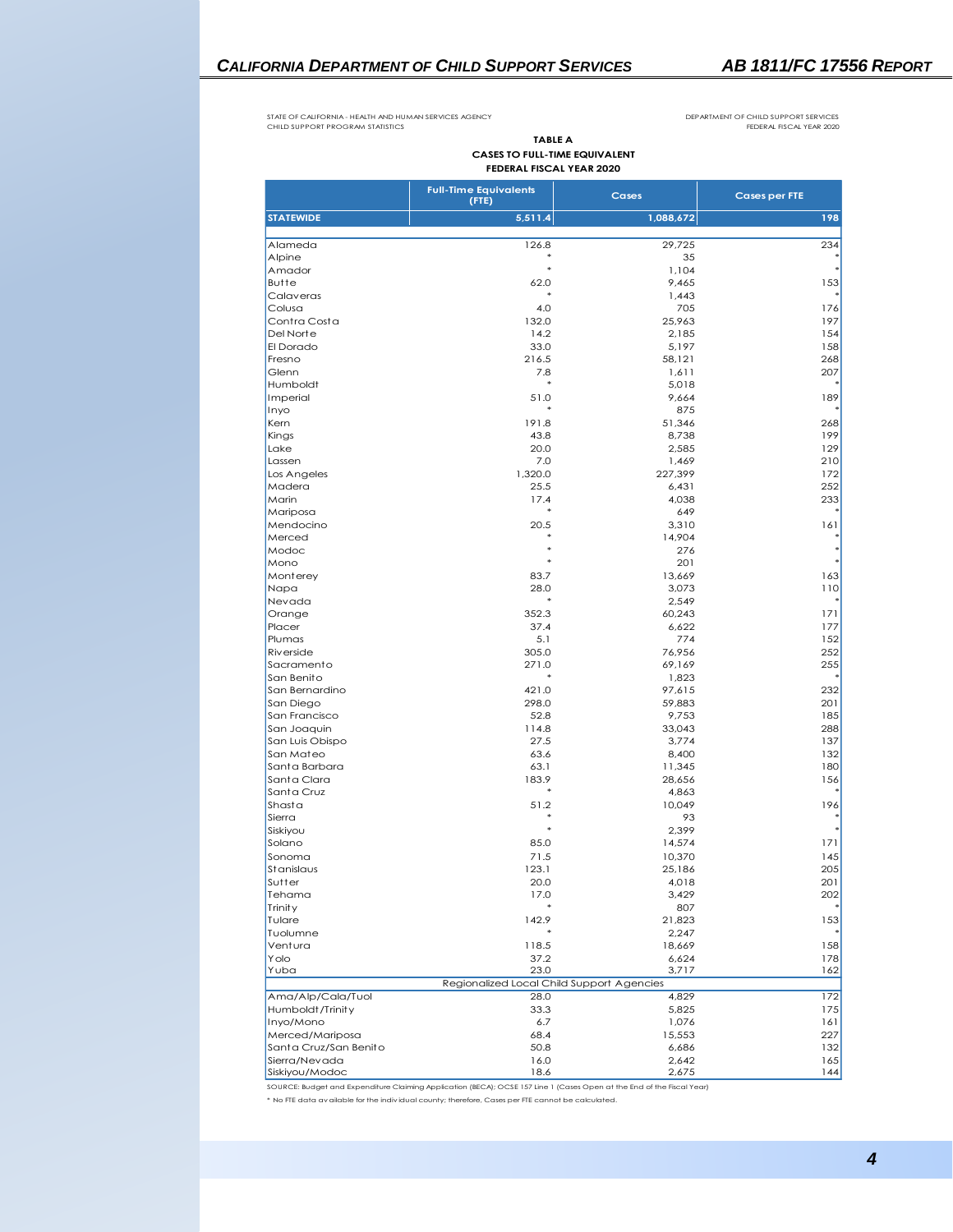#### *CALIFORNIA DEPARTMENT OF CHILD SUPPORT SERVICES AB 1811/FC 17556 REPORT*

STATE OF CALIFORNIA - HEALTH AND HUMAN SERVICES AGENCY CHILD SUPPORT PROGRAM STATISTICS

DEPARTMENT OF CHILD SUPPORT SERVICES FEDERAL FISCAL YEAR 2016 - 2020

## **TABLE A.1 CASES TO FULL-TIME EQUIVALENT FEDERAL FISCAL YEARS 2016 - 2020**

|                                                                                                                                                                                                                                                                                                                                 | <b>FFY 2016</b> | <b>FFY 2017</b> | <b>FFY 2018</b>                           | <b>FFY 2019</b> | <b>FFY 2020</b> | 2016 - 2020<br>% Change |
|---------------------------------------------------------------------------------------------------------------------------------------------------------------------------------------------------------------------------------------------------------------------------------------------------------------------------------|-----------------|-----------------|-------------------------------------------|-----------------|-----------------|-------------------------|
| <b>STATEWIDE</b>                                                                                                                                                                                                                                                                                                                | 188             | 196             | 196                                       | 186             | 198             | 5.3%                    |
| Alameda                                                                                                                                                                                                                                                                                                                         | 155             | 171             | 191                                       | 196             | 234             | 51.0                    |
| Alpine                                                                                                                                                                                                                                                                                                                          | $\ast$          | $\ast$          | $\ast$                                    | *               |                 |                         |
| Amador                                                                                                                                                                                                                                                                                                                          | $\ast$          | $\ast$          | $\ast$                                    | $\ast$          |                 |                         |
| Butte                                                                                                                                                                                                                                                                                                                           | 109             | 112             | 103                                       | 100             | 153             | 40.4                    |
| Calaveras                                                                                                                                                                                                                                                                                                                       | $\ast$          | ×               | $\ast$                                    | $\ast$          |                 |                         |
| Colusa                                                                                                                                                                                                                                                                                                                          | 103             | 116             | 103                                       | 135             | 176             | 70.9                    |
| Contra Costa                                                                                                                                                                                                                                                                                                                    | 192             | 201             | 199                                       | 179             | 197             | 2.6                     |
| Del Norte                                                                                                                                                                                                                                                                                                                       | 122             | 105             | 129                                       | 125             | 154             | 26.2                    |
| El Dorado<br>Fresno                                                                                                                                                                                                                                                                                                             | 142<br>260      | 131<br>294      | 142<br>301                                | 147<br>259      | 158             | 11.3<br>3.1             |
| Glenn                                                                                                                                                                                                                                                                                                                           | 207             | 204             | 205                                       | 203             | 268<br>207      | 0.0                     |
| Humboldt                                                                                                                                                                                                                                                                                                                        | 127             |                 | $\ast$                                    | $\ast$          |                 |                         |
| Imperial                                                                                                                                                                                                                                                                                                                        | 161             | 175             | 165                                       | 160             | 189             | 17.4                    |
| Inyo                                                                                                                                                                                                                                                                                                                            | $\ast$          | $\ast$          | *                                         |                 |                 |                         |
| Kern                                                                                                                                                                                                                                                                                                                            | 296             | 278             | 281                                       | 240             | 268             | $-9.5$                  |
| Kings                                                                                                                                                                                                                                                                                                                           | 187             | 198             | 191                                       | 175             | 199             | 6.4                     |
| Lake                                                                                                                                                                                                                                                                                                                            | 113             | 112             | 113                                       | 111             | 129             | 14.2                    |
| Lassen                                                                                                                                                                                                                                                                                                                          | 152             | 148             | 159                                       | 167             | 210             | 38.2                    |
| Los Angeles                                                                                                                                                                                                                                                                                                                     | 183             | 178             | 174                                       | 161             | 172             | $-6.0$                  |
| Madera                                                                                                                                                                                                                                                                                                                          | 191             | 207             | 226                                       | 229             | 252             | 31.9                    |
| Marin                                                                                                                                                                                                                                                                                                                           | 219             | 250             | 212                                       | 226             | 233             | 6.4                     |
| Mariposa                                                                                                                                                                                                                                                                                                                        | 100             | $\ast$          | $\ast$                                    |                 |                 |                         |
| Mendocino                                                                                                                                                                                                                                                                                                                       | 108             | 149             | 135                                       | 126             | 161             | 49.1                    |
| Merced<br>Modoc                                                                                                                                                                                                                                                                                                                 | 197<br>$\ast$   |                 | $\ast$                                    | $\ast$          |                 |                         |
| Mono                                                                                                                                                                                                                                                                                                                            | $\ast$          |                 |                                           |                 |                 |                         |
| Monterey                                                                                                                                                                                                                                                                                                                        | 167             | 168             | 170                                       | 178             | 163             | $-2.4$                  |
| Napa                                                                                                                                                                                                                                                                                                                            | 118             | 115             | 117                                       | 116             | 110             | $-6.8$                  |
| Nevada                                                                                                                                                                                                                                                                                                                          | $\ast$          | $\ast$          | *                                         | $\ast$          |                 |                         |
| Orange                                                                                                                                                                                                                                                                                                                          | 137             | 142             | 141                                       | 146             | 171             | 24.8                    |
| Placer                                                                                                                                                                                                                                                                                                                          | 172             | 175             | 163                                       | 173             | 177             | 2.9                     |
| Plumas                                                                                                                                                                                                                                                                                                                          | 138             | 144             | 139                                       | 135             | 152             | 10.1                    |
| Riverside                                                                                                                                                                                                                                                                                                                       | 304             | 308             | 308                                       | 278             | 252             | $-17.1$                 |
| Sacramento                                                                                                                                                                                                                                                                                                                      | 285             | 284             | 275                                       | 249             | 255             | $-10.5$                 |
| San Benito                                                                                                                                                                                                                                                                                                                      | $\ast$          | $\ast$          | *                                         | $\ast$          |                 |                         |
| San Bernardino                                                                                                                                                                                                                                                                                                                  | 279             | 290             | 283                                       | 241             | 232             | $-16.8$                 |
| San Diego<br>San Francisco                                                                                                                                                                                                                                                                                                      | 146<br>154      | 163<br>162      | 171<br>157                                | 177<br>152      | 201<br>185      | 37.7<br>20.1            |
| San Joaquin                                                                                                                                                                                                                                                                                                                     | 250             | 263             | 272                                       | 241             | 288             | 15.2                    |
| San Luis Obispo                                                                                                                                                                                                                                                                                                                 | 119             | 121             | 127                                       | 129             | 137             | 15.1                    |
| San Mateo                                                                                                                                                                                                                                                                                                                       | 133             | 127             | 126                                       | 125             | 132             | $-0.8$                  |
| Santa Barbara                                                                                                                                                                                                                                                                                                                   | 166             | 166             | 176                                       | 173             | 180             | 8.4                     |
| Santa Clara                                                                                                                                                                                                                                                                                                                     | 147             | 146             | 152                                       | 155             | 156             | 6.1                     |
| Santa Cruz                                                                                                                                                                                                                                                                                                                      | $\ast$          | $\ast$          | $\ast$                                    | $\ast$          |                 |                         |
| Shasta                                                                                                                                                                                                                                                                                                                          | 154             | 152             | 148                                       | 148             | 196             | 27.3                    |
| Sierra                                                                                                                                                                                                                                                                                                                          | $\ast$          |                 |                                           |                 |                 |                         |
| Siskiyou                                                                                                                                                                                                                                                                                                                        | $\ast$          | $\ast$          | *                                         | $\ast$          |                 |                         |
| Solano                                                                                                                                                                                                                                                                                                                          | 173             | 168             | 175                                       | 170             | 171             | -1.2                    |
| Sonoma                                                                                                                                                                                                                                                                                                                          | 157             | 156             | 151                                       | 134             | 145             | $-7.6$                  |
| Stanislaus                                                                                                                                                                                                                                                                                                                      | 195             | 212             | 203                                       | 201             | 205             | 5.1                     |
| Sutter<br>Tehama                                                                                                                                                                                                                                                                                                                | 172             | 183             | 193                                       | 180             | 201<br>202      | 16.9                    |
| Trinity                                                                                                                                                                                                                                                                                                                         | 176<br>165      | 185             | 187                                       | 188             |                 | 14.8                    |
| Tulare                                                                                                                                                                                                                                                                                                                          | 160             | 154             | 142                                       | 142             | 153             | -4.4                    |
| Tuolumne                                                                                                                                                                                                                                                                                                                        |                 |                 |                                           |                 |                 |                         |
| Ventura                                                                                                                                                                                                                                                                                                                         | 115             | 112             | 113                                       | 115             | 158             | 37.4                    |
| Yolo                                                                                                                                                                                                                                                                                                                            | 175             | 168             | 186                                       | 177             | 178             | 1.7                     |
| Yuba                                                                                                                                                                                                                                                                                                                            | 134             | 136             | 138                                       | 150             | 162             | 20.9                    |
|                                                                                                                                                                                                                                                                                                                                 |                 |                 | Regionalized Local Child Support Agencies |                 |                 |                         |
| Ama/Alp/Cala/Tuol                                                                                                                                                                                                                                                                                                               | 131             | 131             | 129                                       | 149             | 172             | 31.3                    |
| Humboldt/Trinity                                                                                                                                                                                                                                                                                                                | n/a             | 149             | 140                                       | 138             | 175             | n/a                     |
| Inyo/Mono                                                                                                                                                                                                                                                                                                                       | 146             | 154             | 147                                       | 166             | 161             | 10.3                    |
| Merced/Mariposa                                                                                                                                                                                                                                                                                                                 | n/a             | 205             | 200                                       | 192             | 227             | n/a                     |
| Santa Cruz/San Benito                                                                                                                                                                                                                                                                                                           | 113             | 121             | 130                                       | 131             | 132             | 16.8                    |
| Sierra/Nevada                                                                                                                                                                                                                                                                                                                   | 186             | 179             | 197                                       | 197             | 165             | $-11.3$                 |
| Siskiyou/Modoc<br>SOURCE: CS 921 Budget Display for FFY 2016 through FFY 2018 and Budget and Expenditure Claiming Application (BECA) for FFY 2019 and FFY 2020;                                                                                                                                                                 | 164             | 178             | 189                                       | 161             | 144             | $-12.2$                 |
| OCSE 157 Line 1 (Cases Open at the End of the Fiscal Year)<br>Note: Reporting the regionalization of Merced/Mariposa and Humboldt/Trinity did not begin until October 2016; therefore, prior data is not applicable (n/a).<br>* No FTE data available for the individual county; therefore, Cases per FTE cannot be calculated. |                 |                 |                                           |                 |                 |                         |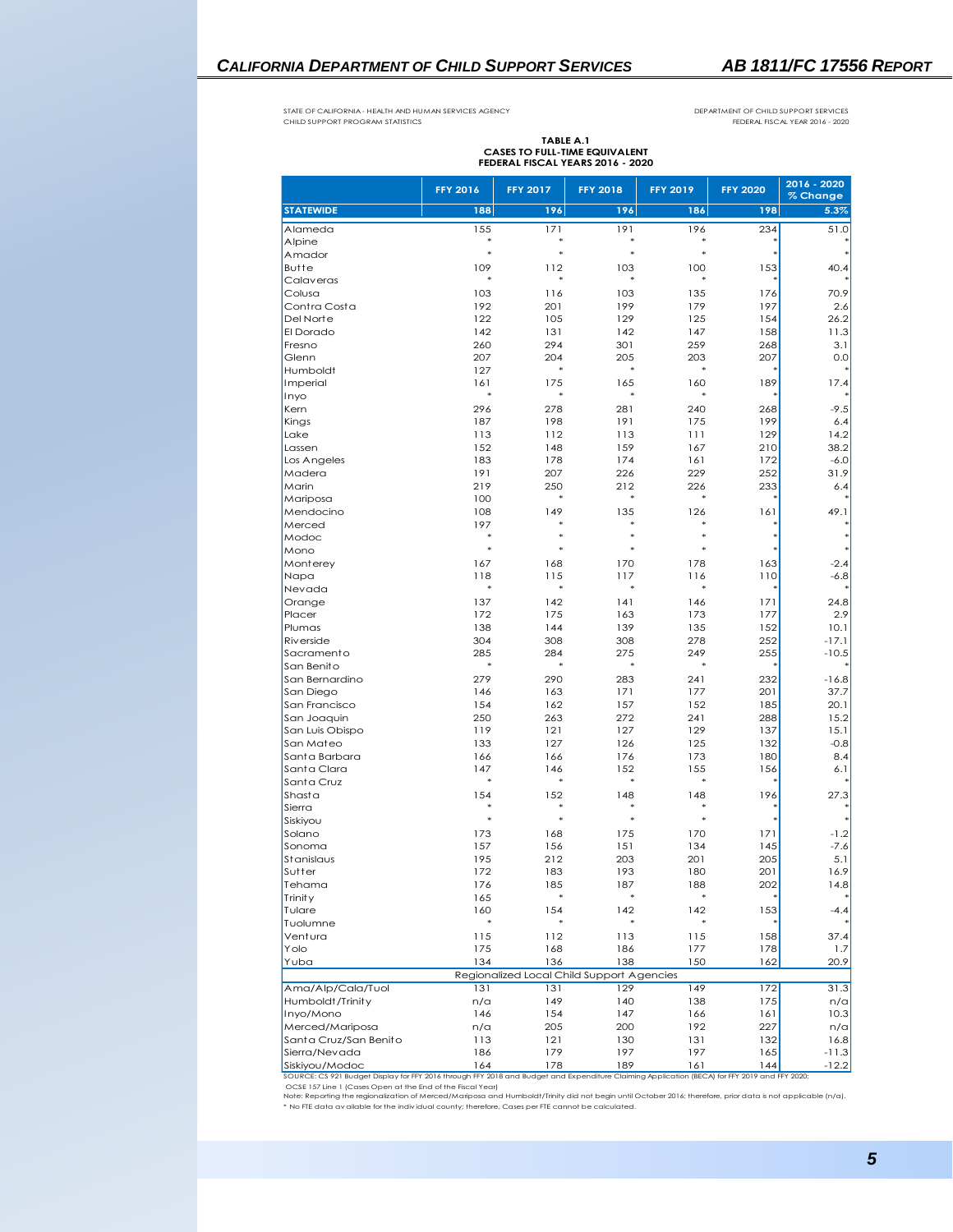## **COLLECTIONS DISTRIBUTED TO FAMILIES AND RECOUPMENT COLLECTIONS**

In Federal Fiscal Year 2020, the California Department of Child Support Services distributed a total of \$2.4 billion in child support payments to families. When a current child support payment is collected for a party receiving public assistance benefits, the custodial party will receive the first \$50 of the child support payment, which is referred to as a "disregard." The balance of the payment is used to reimburse federal, state and county governments for the cost of the public assistance benefits (see figure 2). Of the total collections received in FFY 2020, \$464.7 million was recouped by government agencies (\$208.3 million federal share, \$231.6 million state share, and \$24.8 million county share, see figure 3). See Tables B and B.1 on pages 7 and 8.





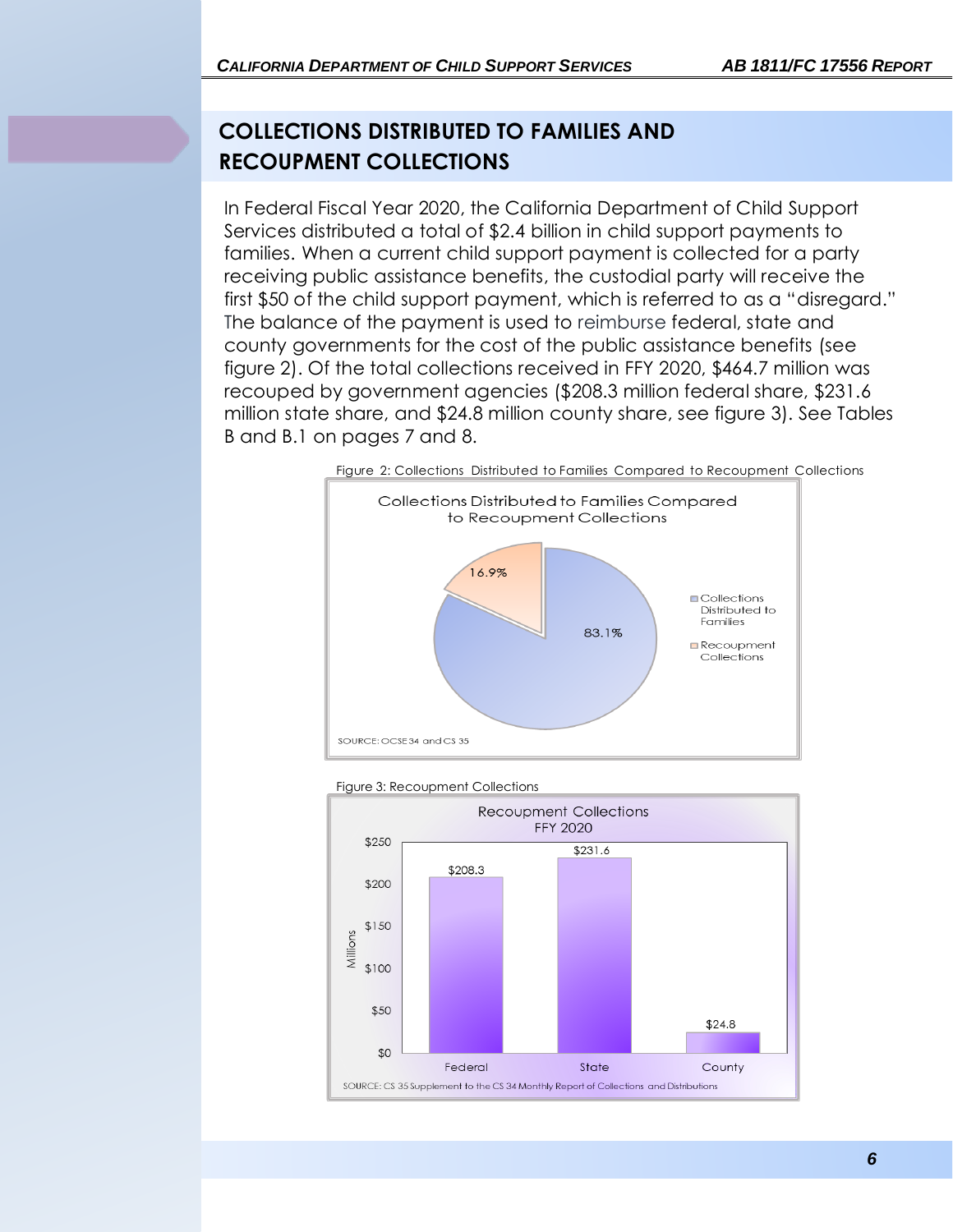STATE OF CALIFORNIA - HEALTH AND HUMAN SERVICES AGENCY CHILD SUPPORT PROGRAM STATISTICS

DEPARTMENT OF CHILD SUPPORT SERVICES FEDERAL FISCAL YEAR 2020

| <b>TABLE B</b><br><b>DISTRIBUTED COLLECTIONS</b> |                                |                                      |                          |                                                    |                                                                 |                           |
|--------------------------------------------------|--------------------------------|--------------------------------------|--------------------------|----------------------------------------------------|-----------------------------------------------------------------|---------------------------|
|                                                  |                                |                                      | FEDERAL FISCAL YEAR 2020 |                                                    |                                                                 |                           |
|                                                  | Sent to<br><b>Other States</b> | Sent to<br>Other<br><b>Countries</b> | <b>Disregard</b>         | <b>Distributed as</b><br><b>Medical</b><br>Support | <b>Distributed to</b><br><b>Family or</b><br><b>Foster Care</b> | <b>Total</b>              |
| <b>STATEWIDE</b>                                 | \$96,702,216                   | \$2,289,759                          | \$18,212,778             | \$3,349,847                                        | \$2,283,333,326                                                 | \$2,403,887,927           |
| Alameda                                          | 3,636,785                      | 99.226                               | 424,737                  | 93,233                                             | 74,381,568                                                      | 78,635,549                |
| Alpine                                           | $\circ$                        | O                                    | O                        | 312                                                | 35,743                                                          | 36,055                    |
| Amador<br>Butte                                  | 118,972<br>844,791             | 720<br>968                           | 14,493<br>190,131        | 5,136<br>33,757                                    | 2,965,570<br>15,053,938                                         | 3,104,891<br>16,123,585   |
| Calaveras                                        | 64,799                         | O                                    | 22,211                   | 10,231                                             | 3,130,154                                                       | 3,227,394                 |
| Colusa                                           | 35,169                         | O                                    | 5,950                    | 1,762                                              | 1,787,236                                                       | 1,830,116                 |
| Contra Costa                                     | 2,562,500                      | 67,688                               | 422,861                  | 189,438                                            | 70,420,006                                                      | 73,662,494                |
| Del Norte                                        | 205,288                        | 3.976                                | 40.759                   | 5,823                                              | 2,382,112                                                       | 2,637,958                 |
| El Dorado                                        | 470,092                        | 4,880                                | 88,462                   | 45,330                                             | 11,969,586                                                      | 12,578,350                |
| Fresno                                           | 2,759,751                      | 50,402                               | 1,141,174                | 92,700                                             | 79,986,528                                                      | 84,030,555                |
| Glenn<br>Humboldt                                | 109,741                        | 2,046<br>1,499                       | 35,328                   | 1,141                                              | 2,955,704                                                       | 3,103,959                 |
| Imperial                                         | 470,692<br>536,339             | 2,889                                | 91,520<br>228,003        | 7,631<br>7,902                                     | 7,455,294<br>23,372,180                                         | 8,026,637<br>24,147,313   |
| Inyo                                             | 78,990                         | 300                                  | 7,654                    | 2,578                                              | 1,775,992                                                       | 1,865,515                 |
| Kern                                             | 2,698,826                      | 6,988                                | 901,130                  | 40,153                                             | 79,337,754                                                      | 82,984,851                |
| Kings                                            | 548,898                        | O                                    | 191,660                  | 9,369                                              | 14,163,961                                                      | 14,913,888                |
| Lake                                             | 277,818                        | O                                    | 58,699                   | 1,660                                              | 4,019,360                                                       | 4,357,537                 |
| Lassen                                           | 155,527                        | $\circ$                              | 31,521                   | 6,526                                              | 2,258,973                                                       | 2,452,546                 |
| Los Angeles                                      | 23,303,343                     | 711,412                              | 3,645,931                | 540,258                                            | 451,705,921                                                     | 479,906,866               |
| Madera                                           | 297,115                        | O                                    | 202,365                  | 1.207                                              | 9,647,850                                                       | 10,148,537                |
| Marin<br>Mariposa                                | 583,378<br>61,329              | 33,705<br>O                          | 33,910<br>12,051         | 69,647<br>53                                       | 11,729,316<br>1,019,630                                         | 12,449,956<br>1,093,063   |
| Mendocino                                        | 282,594                        | O                                    | 54,750                   | 14,358                                             | 5,064,720                                                       | 5,416,422                 |
| Merced                                           | 692,194                        | 21,486                               | 413,202                  | 13,983                                             | 23,451,724                                                      | 24,592,589                |
| Modoc                                            | 22,314                         | O                                    | 5.901                    | O                                                  | 386,550                                                         | 414,764                   |
| Mono                                             | 32,811                         | 0                                    | 567                      | 1,453                                              | 637,414                                                         | 672,245                   |
| Monterey                                         | 1,289,454                      | 30,869                               | 220,068                  | 29,269                                             | 39,910,944                                                      | 41,480,604                |
| Napa                                             | 349,875                        | 7,438                                | 32,913                   | 72,482                                             | 9,656,188                                                       | 10,118,895                |
| Nevada                                           | 321,339                        | 11,104                               | 42,919                   | 31,634                                             | 5,847,047                                                       | 6,254,042                 |
| Orange<br>Placer                                 | 5,358,122<br>720,716           | 84,036<br>21,219                     | 900,598<br>89,412        | 289,222<br>82,675                                  | 174,452,083<br>26,110,904                                       | 181,084,061<br>27,024,925 |
| Plumas                                           | 126,691                        | 0                                    | 15,143                   | 4,497                                              | 1,718,740                                                       | 1,865,072                 |
| <b>Riverside</b>                                 | 6,216,086                      | 120,490                              | 1,378,334                | 22,565                                             | 161,851,192                                                     | 169,588,667               |
| Sacramento                                       | 6,057,903                      | 79,052                               | 983,710                  | 158,072                                            | 114,329,101                                                     | 121,607,838               |
| San Benito                                       | 128,766                        | 1,398                                | 34,826                   | 13,477                                             | 5,195,658                                                       | 5,374,124                 |
| San Bernardino                                   | 5,693,403                      | 152,013                              | 1,869,185                | 201,964                                            | 175,028,071                                                     | 182,944,635               |
| San Diego                                        | 11,371,553                     | 205,753                              | 716,064                  | 424,083                                            | 158, 111, 385                                                   | 170,828,839               |
| San Francisco                                    | 887,269                        | 60,595                               | 147,211                  | 32,074                                             | 23,036,756                                                      | 24,163,906                |
| San Joaquin<br>San Luis Obispo                   | 2,347,306<br>511,966           | 26,939<br>15,508                     | 480,392<br>83,817        | 62,282<br>15,522                                   | 58,013,919<br>13,176,067                                        | 60,930,838<br>13,802,882  |
| San Mateo                                        | 1,362,590                      | 106,708                              | 58,527                   | 57,868                                             | 29.283.121                                                      | 30.868.814                |
| Santa Barbara                                    | 868,655                        | 14,707                               | 209,984                  | 49,722                                             | 26,759,368                                                      | 27,902,437                |
| Santa Clara                                      | 2,766,745                      | 157,074                              | 328,126                  | 130,073                                            | 83,558,100                                                      | 86,940,119                |
| Santa Cruz                                       | 488,058                        | 20,470                               | 95,823                   | 20,050                                             | 12,615,249                                                      | 13,239,649                |
| Shasta                                           | 814,046                        | 17,889                               | 187,401                  | 37,138                                             | 15,888,921                                                      | 16,945,395                |
| Sierra                                           | 11,753                         | 0                                    | 650                      | 0                                                  | 158,017                                                         | 170,420                   |
| Siskiyou                                         | 240,530                        | O                                    | 40,842                   | 7,357                                              | 3,212,535                                                       | 3,501,263                 |
| Solano<br>Sonoma                                 | 1,713,468<br>858,189           | 30,786<br>8,017                      | 259,509<br>151,264       | 66,064<br>46,458                                   | 36,946,845<br>29,517,372                                        | 39,016,672<br>30,581,301  |
| Stanislaus                                       | 1,499,348                      | 7,145                                | 492,387                  | 32,547                                             | 49,796,446                                                      | 51,827,874                |
| Sutter                                           | 258,618                        | 6,788                                | 77,729                   | 14,537                                             | 7,532,600                                                       | 7,890,271                 |
| Tehama                                           | 212,368                        | 51                                   | 84,210                   | 10,641                                             | 5,622,665                                                       | 5,929,935                 |
| Trinity                                          | 25,937                         | 9,622                                | 9,352                    | 2,635                                              | 1,480,729                                                       | 1,528,275                 |
| Tulare                                           | 773,359                        | 1,870                                | 422,234                  | 21,745                                             | 36,458,179                                                      | 37,677,387                |
| Tuolumne                                         | 160,689                        | O                                    | 35,610                   | 2,687                                              | 4,713,995                                                       | 4,912,981                 |
| Ventura                                          | 1,711,396                      | 54,316                               | 334,188                  | 165,253                                            | 52,381,346                                                      | 54,646,500                |
| Yolo<br>Yuba                                     | 350,984                        | 6,704                                | 83,492                   | 37,644<br>11,968                                   | 14,204,064                                                      | 14,682,888                |
|                                                  | 354,980                        | 23,010                               | 81,890                   | Regionalized Local Child Support Agencies          | 5,670,935                                                       | 6,142,782                 |
| Ama/Alp/Cala/Tuol                                | 344,460                        | 720                                  | 72,313                   | 18,366                                             | 10,845,462                                                      | 11,281,322                |
| Humboldt/Trinity                                 | 496,630                        | 11,122                               | 100,872                  | 10,266                                             | 8,936,022                                                       | 9,554,912                 |
| Inyo/Mono                                        | 111,801                        | 300                                  | 8,221                    | 4,032                                              | 2,413,406                                                       | 2,537,759                 |
| Merced/Mariposa                                  | 753,523                        | 21,486                               | 425,253                  | 14,036                                             | 24,471,354                                                      | 25,685,652                |
| Santa Cruz/San Benito                            | 616,824                        | 21,868                               | 130,649                  | 33,527                                             | 17,810,907                                                      | 18,613,774                |
| Sierra/Nevada                                    | 333,092                        | 11,104                               | 43,569                   | 31,634                                             | 6,005,064                                                       | 6,424,462                 |
| Siskiyou/Modoc                                   | 262,844                        | O                                    | 46,742                   | 7,357                                              | 3,599,085                                                       | 3,916,027                 |

SOURCE: OCSE 34 Lines 4b, 4c, 7a, 7c, and 7d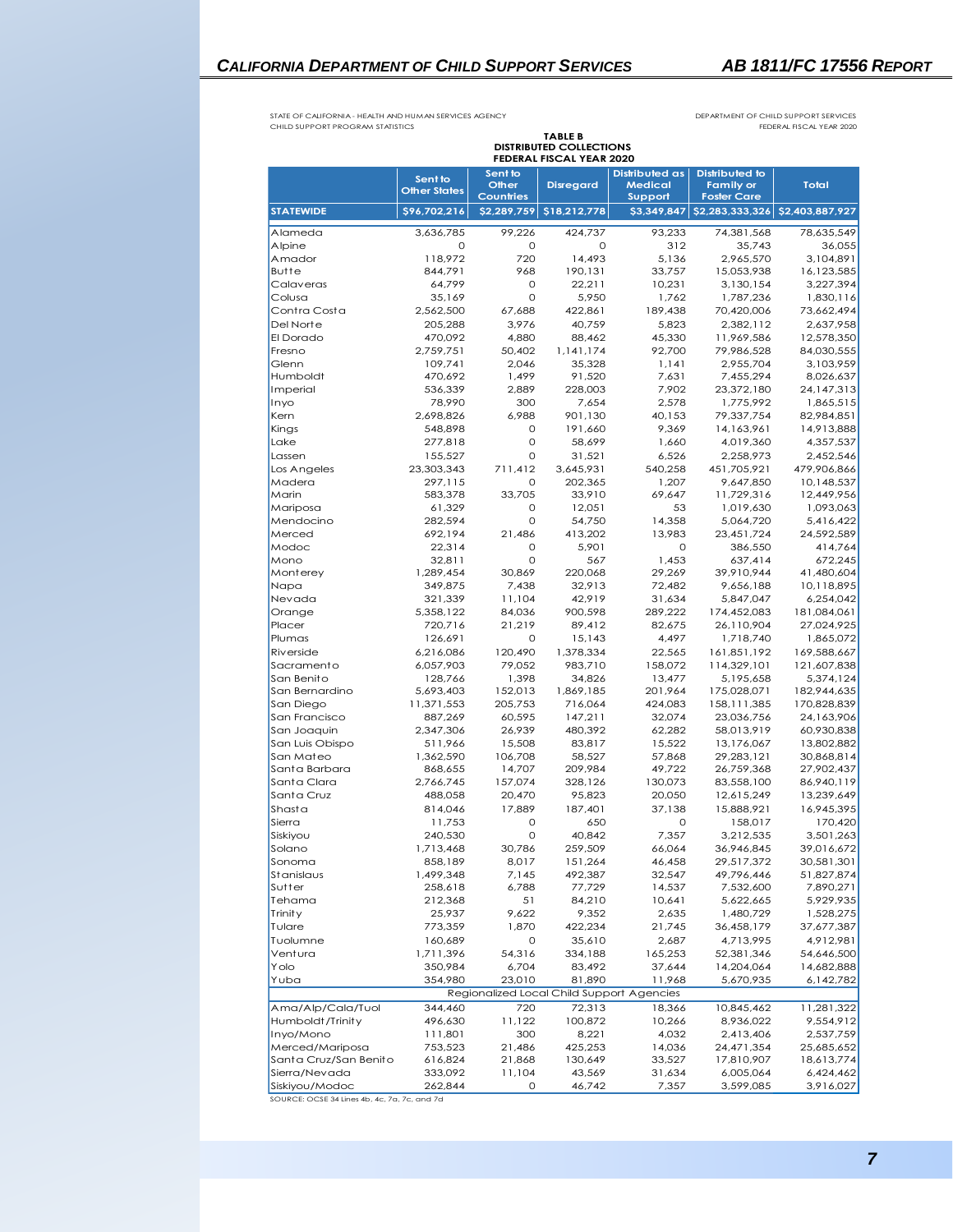STATE OF CALIFORNIA - HEALTH AND HUMAN SERVICES AGENCY CHILD SUPPORT PROGRAM STATISTICS

DEPARTMENT OF CHILD SUPPORT SERVICES FEDERAL FISCAL YEAR 2020

## **TABLE B.1 RECOUPMENT COLLECTIONS FEDERAL FISCAL YEAR 2020**

|                       | <b>Federal</b>      | <b>State</b>                              | County           | <b>Total</b>        |
|-----------------------|---------------------|-------------------------------------------|------------------|---------------------|
| <b>STATEWIDE</b>      | \$208,266,749       | \$231,588,077                             | \$24,844,428     | \$464,699,254       |
| Alameda               | 5,775,165           | 6,719,309                                 | 761,852          | 13,256,326          |
| Alpine                | 5,359               | 4,997                                     | 363              | 10,719              |
| Amador                | 175,508             | 176,927                                   | 20,852           | 373,287             |
| <b>Butte</b>          | 2,377,688           | 2,613,240                                 | 374,693          | 5,365,621           |
| Calaveras             | 218,447             | 233,866                                   | 34,382           | 486,694             |
| Colusa                | 92,546              | 98,328                                    | 20,859           | 211,733             |
| Contra Costa          | 3,797,367           | 4,366,417                                 | 568,768          | 8,732,552           |
| Del Norte             | 485,673             | 512,876                                   | 78,004           | 1,076,553           |
| El Dorado             | 1,181,999           | 1,139,229                                 | 278,111          | 2,599,339           |
| Fresno                | 13,476,111          | 15,167,095                                | 1,757,198        | 30,400,404          |
| Glenn                 | 352,614             | 348,562                                   | 78,666           | 779,842             |
| Humboldt              | 1,037,085           | 1,143,136                                 | 169,830          | 2,350,052           |
| Imperial              | 1,875,568           | 1,900,801                                 | 167,408          | 3,943,778           |
| Inyo                  | 103,801             | 104,957                                   | 10,667           | 219,424             |
| Kern                  | 8,661,338           | 9,111,382                                 | 1,223,202        | 18,995,923          |
| Kings                 | 1,488,738           | 1,618,670                                 | 158,837          | 3,266,245           |
| Lake                  | 564,202             | 591,984                                   | 53,637           | 1,209,823           |
| Lassen                | 268,258             | 298,280                                   | 48,990           | 615,529             |
| Los Angeles           | 45,137,332          | 50,342,124                                | 3,697,798        | 99,177,255          |
| Madera                | 1,381,367           | 1,541,467                                 | 206,259          | 3,129,093           |
| Marin<br>Mariposa     | 350,786<br>104,676  | 403,590<br>112,836                        | 59,481<br>10,040 | 813,857<br>227,552  |
| Mendocino             | 632,684             | 658,501                                   | 70,054           | 1,361,239           |
| Merced                | 3,222,819           | 3,764,997                                 | 307.564          | 7,295,380           |
| Modoc                 | 66,217              | 57,940                                    | 7,879            | 132,036             |
| Mono                  | 10,244              | 9,483                                     | 762              | 20,488              |
| Monterey              | 3,223,992           | 3,259,550                                 | 442,900          | 6,926,441           |
| Napa                  | 608,160             | 576,463                                   | 155,071          | 1,339,694           |
| Nevada                | 390,339             | 409,517                                   | 49,478           | 849,333             |
| Orange                | 8,793,817           | 9,307,683                                 | 1,079,118        | 19,180,618          |
| Placer                | 1,018,751           | 1,114,713                                 | 180,527          | 2,313,991           |
| Plumas                | 136,412             | 143,139                                   | 16,202           | 295,754             |
| <b>Riverside</b>      | 14,861,138          | 16,166,102                                | 1,921,520        | 32,948,761          |
| Sacramento            | 11,489,736          | 14,049,915                                | 1,798,515        | 27,338,166          |
| San Benito            | 387,072             | 415,914                                   | 44,590           | 847,575             |
| San Bernardino        | 19,096,201          | 20,397,605                                | 2,281,664        | 41,775,471          |
| San Diego             | 11,975,268          | 13,926,963                                | 1,373,159        | 27,275,389          |
| San Francisco         | 1,917,431           | 2,221,829                                 | 304,897          | 4,444,157           |
| San Joaquin           | 4,851,047           | 5,288,731                                 | 580,456          | 10,720,234          |
| San Luis Obispo       | 600,263             | 705,725                                   | 46,095           | 1,352,083           |
| San Mateo             | 1,221,707           | 1,259,253                                 | 201,567          | 2,682,527           |
| Santa Barbara         | 2,196,100           | 2,333,942                                 | 337,803          | 4,867,846           |
| Santa Clara           | 6,705,488           | 7,478,410                                 | 842,619          | 15,026,517          |
| Santa Cruz<br>Shasta  | 957,094             | 1,092,369                                 | 123,458          | 2,172,921           |
| Sierra                | 2,196,864<br>11,760 | 2,324,017<br>10,310                       | 329,805<br>1,796 | 4,850,686<br>23,866 |
| Siskiyou              | 396,705             | 453,467                                   | 70,505           | 920,677             |
| Solano                | 2,699,605           | 3,226,255                                 | 333,510          | 6,259,370           |
| Sonoma                | 1,693,198           | 1,921,707                                 | 208,800          | 3,823,704           |
| Stanislaus            | 5,632,374           | 6,503,086                                 | 583,513          | 12,718,973          |
| Sutter                | 831,962             | 870,198                                   | 114,190          | 1,816,350           |
| Tehama                | 838,710             | 892,723                                   | 135,084          | 1,866,518           |
| Trinity               | 107,650             | 104,955                                   | 14,685           | 227,289             |
| Tulare                | 4,316,875           | 5,220,633                                 | 451,456          | 9,988,964           |
| Tuolumne              | 357,241             | 389,677                                   | 44,804           | 791,722             |
| Ventura               | 3,731,261           | 4,197,751                                 | 323,998          | 8,253,010           |
| Yolo                  | 1,323,859           | 1,334,134                                 | 192,342          | 2,850,335           |
| Yuba                  | 855,077             | 950,348                                   | 94,147           | 1,899,571           |
|                       |                     | Regionalized Local Child Support Agencies |                  |                     |
| Ama/Alp/Cala/Tuol     | 756,554             | 805,467                                   | 100,401          | 1,662,422           |
| Humboldt/Trinity      | 1,144,735           | 1,248,091                                 | 184,515          | 2,577,341           |
| Inyo/Mono             | 114,045             | 114,439                                   | 11,429           | 239,913             |
| Merced/Mariposa       | 3,327,495           | 3,877,833                                 | 317,604          | 7,522,932           |
| Santa Cruz/San Benito | 1,344,166           | 1,508,283                                 | 168,048          | 3,020,496           |
| Sierra/Nevada         | 402,099             | 419,827                                   | 51,273           | 873,200             |
| Siskiyou/Modoc        | 462,922             | 511,407                                   | 78,385           | 1,052,713           |

SOURCE: CS 35 Supplement to the OCSE 34 Monthly Report of Collections and Distributions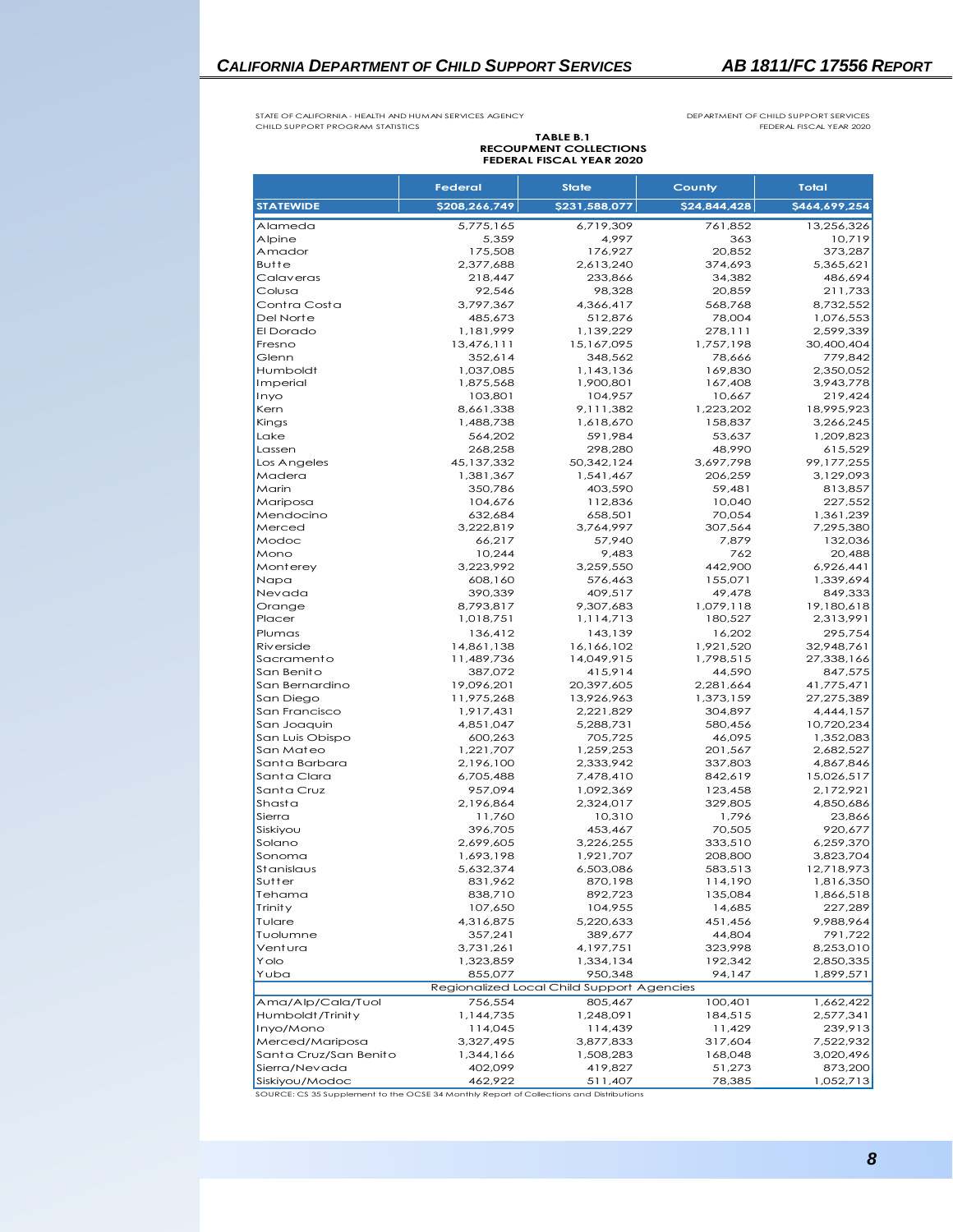## **COST AVOIDANCE**

Every year, the amount of child support collected and disbursed directly to families or recouped as cost recovery for public assistance programs (CalWORKs, KinGAP, and Foster Care) is measured in both actuals for completed years and estimates for future years. However, these estimates do not include an estimate of cost avoidance due to decreased expenditures for governmental programs.

According to the federal Office of Child Support Enforcement (OCSE), "cost avoidance occurs across a broad array of social welfare programs, including the Supplemental Nutrition Assistance Program, Medicaid, the Children's Health Insurance Program, Supplemental Security Income (SSI), and public and subsidized housing. In an era of resource scarcity, child support is well-positioned to play a leading role in reducing government costs associated with social welfare programs."1 In accordance with Family Code Section 17556, this report provides information on cost avoidance benefits for other governmental programs.

While not frequently discussed, cost avoidance for other governmental programs has long been recognized at both the national and state level as a benefit of the Child Support Program. A study and subsequent report for the nation, titled "Child Support Cost Avoidance in 1999, Final Report", was completed and published by Laura Wheaton of The Urban Institute on June 6, 2003, for the federal Office of Child Support Enforcement. It researched the following hypothesis about cost avoidance related to child support:

"[T]he goal of promoting self-sufficiency suggests some financial benefits for the government, since increased levels of financial stability and independence mean that families require less assistance from the government in other areas, such as food, housing, and medical assistance. These financial benefits referred to here as "cost avoidance" accrue not just from former welfare recipients, but also from families whose child support (when combined with other income) has enabled them to avoid welfare entirely and to reduce or eliminate their need for assistance from other government programs."

<sup>1</sup> "The Story Behind the Numbers-The Child Support Program is a Good Investment", Office of Child Support Enforcement, Administration for Children and Families (December 2016), Page 14.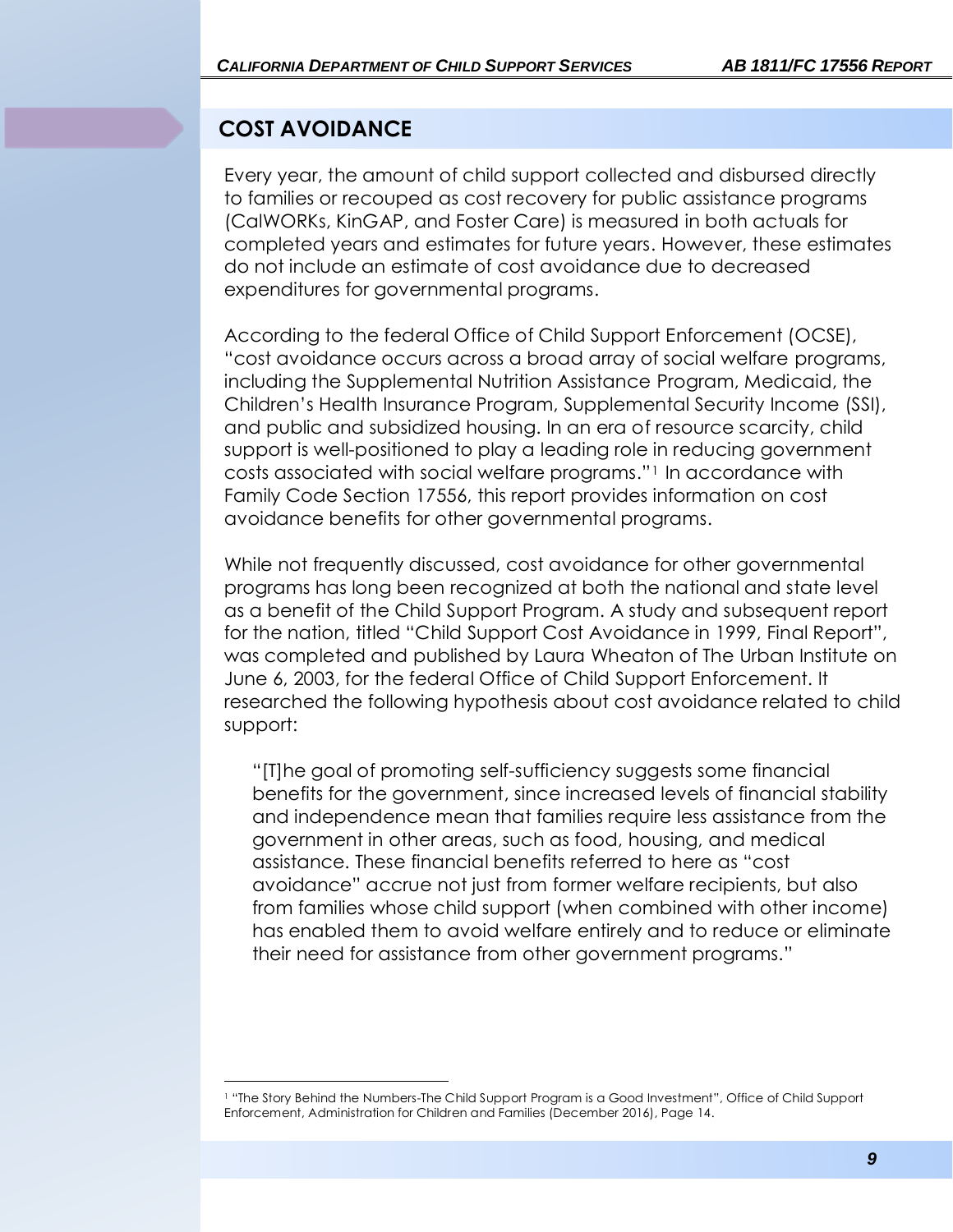This nationwide report asserts that cost avoidance cannot be calculated, it can only be estimated or inferred because it cannot be directly measured. Furthermore, the nationwide report asserts that the \$2.6 billion in fiscal year 1999 savings is a lower bound estimate.

After the nationwide report, a follow-up report was prepared and published on February 27, 2004, for the Child Support Directors Association of California that focused on California only. This follow-up report was titled "Cost Avoidance and Cost Recovery in California's Child Support Program: SFY 2000-01."

This report discussed that while there are many government programs that likely have cost avoidance due to the California Child Support Program, the primary governmental programs with cost avoidance in California are:

- CalWORKs
- Food Stamps/CalFresh
- Medi-Cal
- Supplemental Security Income (SSI)
- Public/Subsidized Housing

The report calculated the cost avoidance for State Fiscal Year (SFY) 2000-01 for these programs as displayed in Table 1 below.

**Table 1: California Cost Avoidance: Federal and California Share, SFY 2000-01**

| (millions of dollars)                     |                      |                         |              |  |  |  |
|-------------------------------------------|----------------------|-------------------------|--------------|--|--|--|
|                                           | <b>Federal Share</b> | <b>California Share</b> | <b>Total</b> |  |  |  |
| <b>Entitlement Programs</b>               |                      |                         |              |  |  |  |
| Food Stamps                               | 66.7                 | 0                       | 66.7         |  |  |  |
| Medi-Cal <sup>1</sup>                     | 14.6<br>13.9         |                         | 28.6         |  |  |  |
| SSI <sup>2</sup>                          | 16.4                 |                         | 16.4         |  |  |  |
| Total                                     | 97.7                 | 13.9                    | 111.6        |  |  |  |
| <b>Block Grant/Discretionary Programs</b> |                      |                         |              |  |  |  |
| <b>CalWORKs</b>                           | $\mathbf 0$          | 113.1                   | 113.1        |  |  |  |
| Housing <sup>3</sup>                      | 4.1                  | 4.1                     | 8.2          |  |  |  |
| Total                                     | 4.1                  | 117.2                   | 121.3        |  |  |  |
| <b>All Programs</b>                       | 101.8                | 131.1                   | 233.0        |  |  |  |

SOURCE: Urban Institute's TRIM3 microsimulation model, using data from the March 2001 and March 2002 Current Population Survey. Results are adjusted to reflect levels of child support distributions report in California's CS 800 & 820 reports for SFY 2000-01.

<sup>1</sup> Medi-Cal cost avoidance is split into federal and California shares in accordance w ith the FY2001 FMAP (federal medical assistance percentage). are agisted to renect levels of child support distributions report in californias CS 600 & 620 reports for SFT 2000-01.<br>Parcentage).<br><sup>2</sup> The estimates do not include the state supplemental portion of SSI.<br><sup>2</sup> The estimates

² The estimates do not include the state supplemental portion of SSI.

Fivedi-Car cost avoidance is split into rederal and California shares in accordance with the F1200 FR<br>Pre estimates do not include the state supplemental portion of SSI.<br><sup>3</sup> Cost avoidance for the public and subsidized hou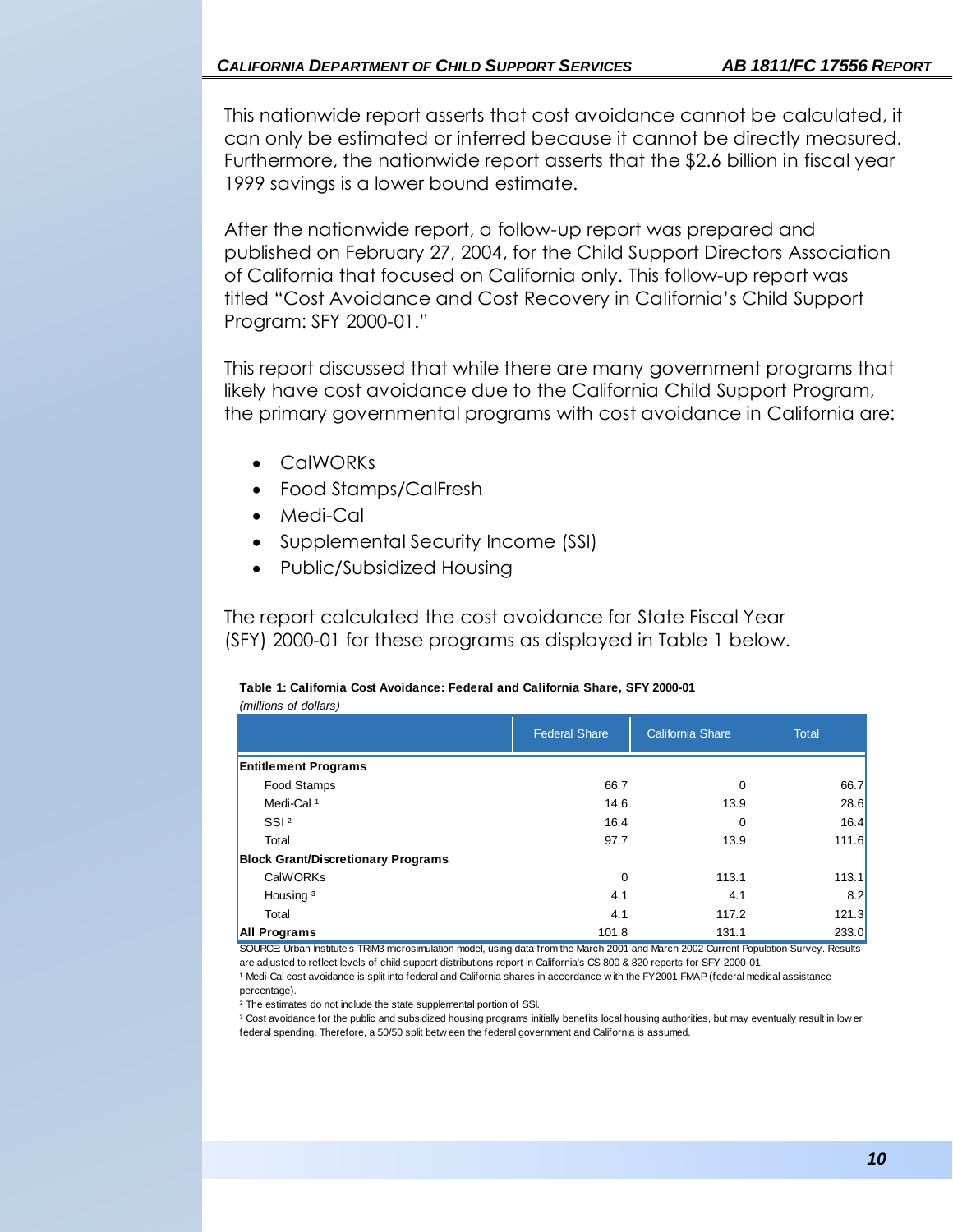In the absence of updated microsimulation models and either nationwide or California cost avoidance studies, a methodology for cost avoidance for SFY 2020-21 has been designed that relies on SFY 2000-01 non-assistance collections and SFY 2000-01 estimated cost avoidance by the microsimulation model. The ratios of costs avoided for each government program per dollar of non-assistance collection from SFY 2000-01 were multiplied by SFY 2020-21 non-assistance collections to estimate cost avoidance by program (Federal and California share) for SFY 2020-21. When reviewing these estimates, it is important to note that these estimates continue to be based on assumptions from the studies referenced above. See Table 2 below.

#### **Table 2: SFY 2020-21 Estimated Cost Avoidance Per Dollar of \$2.086 Billion in Non-Assistance Collections** *(millions of dollars)*

|                                             | <b>Federal</b><br><b>Share</b> | <b>California</b><br><b>Share</b> | <b>Total</b> |
|---------------------------------------------|--------------------------------|-----------------------------------|--------------|
| <b>Entitlement Programs</b>                 |                                |                                   |              |
| Food Stamps                                 | 107.0                          | 0.0                               | 107.0        |
| Medi-Cal                                    | 23.4                           | 22.3                              | 45.7         |
| SSI                                         | 26.3                           | 0.0                               | 26.3         |
| Total                                       | 156.8                          | 22.3                              | 179.1        |
| <b>Block Grant / Discretionary Programs</b> |                                |                                   |              |
| <b>CalWORKs</b>                             | 0.0                            | 181.5                             | 181.5        |
| Housing                                     | 6.6                            | 6.6                               | 13.2         |
| Total                                       | 6.6                            | 188.1                             | 194.6        |
| All Programs                                | 163.3                          | 210.4                             | 373.7        |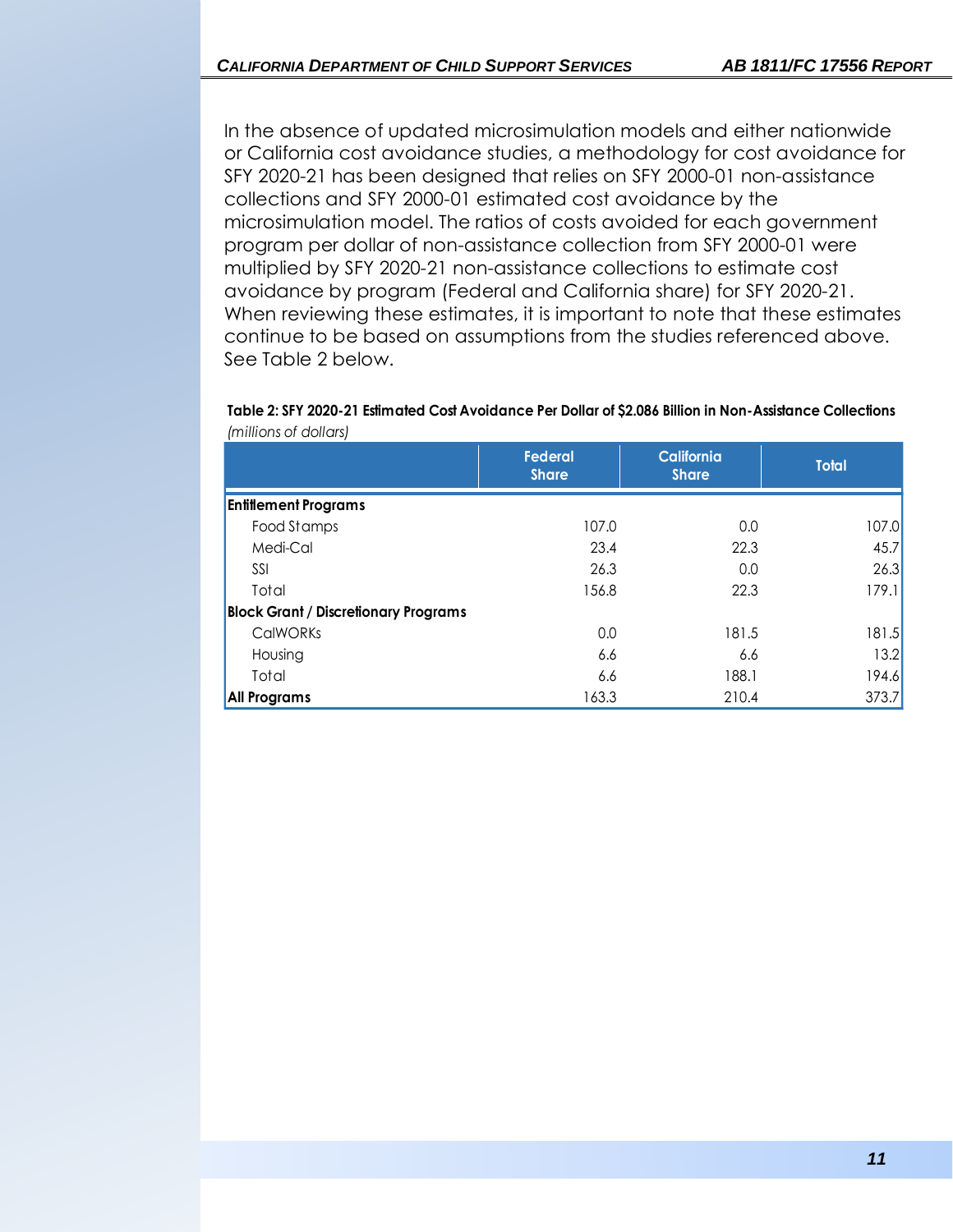### **NUMBER OF FAMILIES (PARTICIPANTS) SERVED BY THE CHILD SUPPORT PROGRAM**

As the definition of what constitutes a family continues to evolve and change with time, DCSS in-turn opted to concentrate on the number of participants served by the Child Support Program.

Of all the open cases reported in FFY 2020, there were 892,238 noncustodial parents (NCPs), 927,972 custodial parties (CPs), 1,595,837 dependents, and 42,049 of the NCPs were also CPs on a separate case (see Figure 4). See Table C on page 13.



Figure 4: Number of Families (Participants) Served by the Child Support Program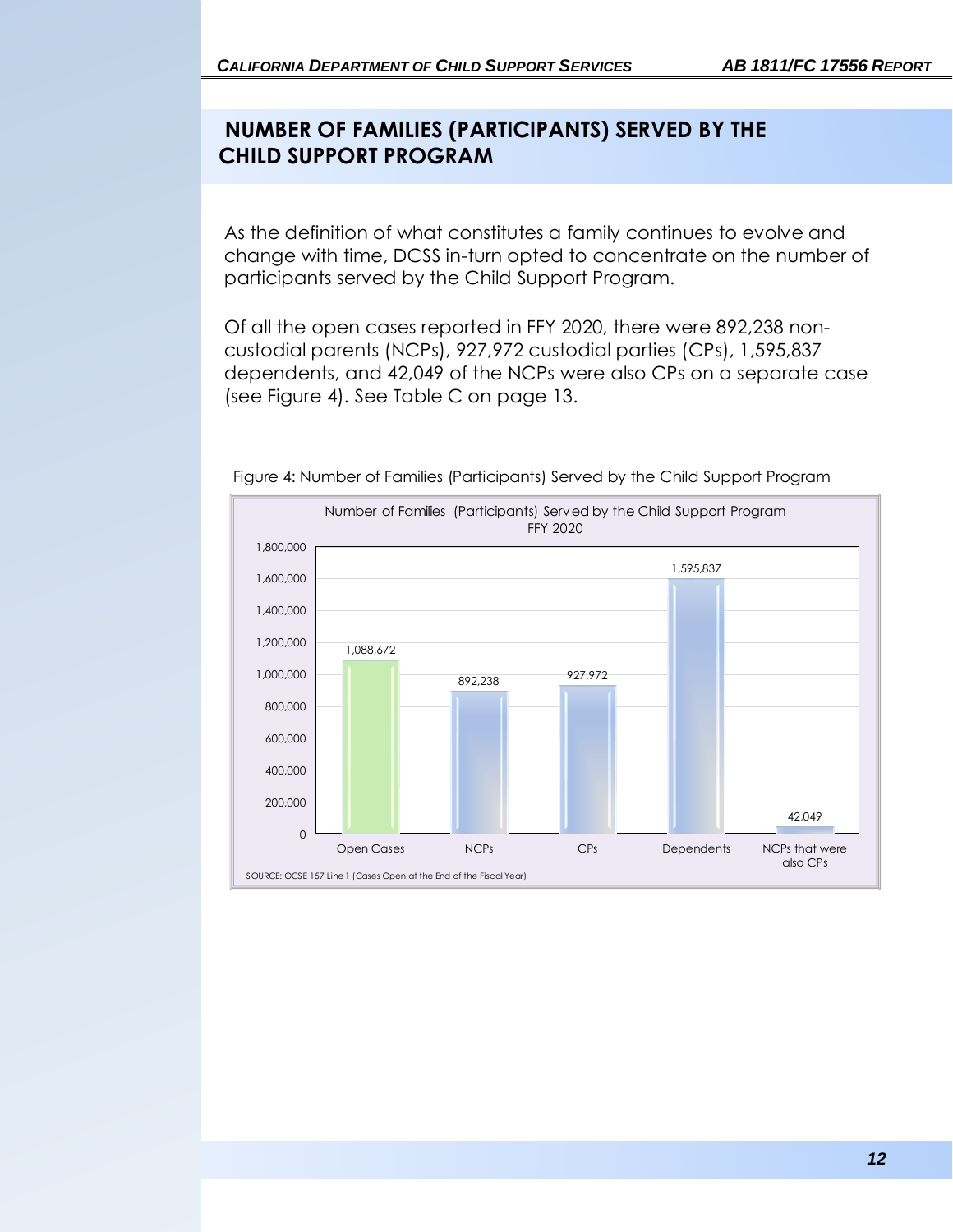STATE OF CALIFORNIA - HEALTH AND HUMAN SERVICES AGENCY CHILD SUPPORT PROGRAM STATISTICS

DEPARTMENT OF CHILD SUPPORT SERVICES FEDERAL FISCAL YEAR 2020

#### **NUMBER OF FAMILIES (PARTCIPANTS) SERVED FEDERAL FISCAL YEAR 2020 TABLE C**

|                                          | <b>Non-Custodial Parent</b><br>(NCP)                               | <b>Custodial Party (CP)</b> | <b>Dependent</b> |
|------------------------------------------|--------------------------------------------------------------------|-----------------------------|------------------|
| <b>STATEWIDE</b>                         | 892,238                                                            | 927,972                     | 1,595,837        |
| Alameda                                  | 26.450                                                             | 25,694                      | 40,690           |
| Alpine                                   | 28                                                                 | 32                          | 49               |
| Amador                                   | 1,035                                                              | 949                         | 1,512            |
| Butte<br>Calaveras                       | 7,930<br>1,320                                                     | 7,704<br>1,237              | 12,706           |
| Colusa                                   | 655                                                                | 601                         | 2,028<br>1,051   |
| Contra Costa                             | 23,244                                                             | 22,640                      | 36,347           |
| Del Norte                                | 1,751                                                              | 1,691                       | 2,784            |
| El Dorado                                | 4,528                                                              | 4,127                       | 6,928            |
| Fresno                                   | 46,234                                                             | 45,905                      | 86,988           |
| Glenn                                    | 1,357                                                              | 1,233                       | 2,150            |
| Humboldt                                 | 4,219                                                              | 4,172                       | 6,711            |
| Imperial                                 | 8,345                                                              | 8,153                       | 14,879           |
| Inyo                                     | 747                                                                | 736                         | 1,229            |
| Kern                                     | 41,728<br>7,399                                                    | 40,758<br>6,992             | 76,139           |
| Kings<br>Lake                            | 2,358                                                              | 2,217                       | 12,632<br>3,629  |
| Lassen                                   | 1,235                                                              | 1,142                       | 1,880            |
| Los Angeles                              | 203,735                                                            | 207,910                     | 351,893          |
| Madera                                   | 5,561                                                              | 5,094                       | 9,457            |
| Marin                                    | 3,667                                                              | 3.661                       | 5,985            |
| Mariposa                                 | 586                                                                | 550                         | 879              |
| Mendocino                                | 2,870                                                              | 2,818                       | 4,659            |
| Merced                                   | 12,687                                                             | 12,355                      | 22,264           |
| Modoc                                    | 245                                                                | 237                         | 386              |
| Mono                                     | 195                                                                | 193                         | 294              |
| Monterey                                 | 11,659                                                             | 11,546                      | 20,191           |
| Napa<br>Nevada                           | 2,716<br>2,337                                                     | 2,594<br>2,195              | 4,295<br>3,493   |
| Orange                                   | 55,527                                                             | 54,322                      | 92,032           |
| Placer                                   | 6,173                                                              | 5,902                       | 9,462            |
| Plumas                                   | 686                                                                | 645                         | 1,045            |
| <b>Riverside</b>                         | 68,384                                                             | 65,958                      | 115,896          |
| Sacramento                               | 56,967                                                             | 56,578                      | 95,941           |
| San Benito                               | 1,628                                                              | 1,568                       | 2,706            |
| San Bernardino                           | 85,817                                                             | 80,851                      | 144,783          |
| San Diego                                | 54,172                                                             | 53,556                      | 88,083           |
| San Francisco                            | 8,550                                                              | 8,512                       | 12,937           |
| San Joaquin<br>San Luis Obispo           | 28,583<br>3,561                                                    | 27,350<br>3,441             | 48,565<br>5,438  |
| San Mateo                                | 7,766                                                              | 7,463                       | 11,936           |
| Santa Barbara                            | 9,826                                                              | 9,567                       | 16,466           |
| Santa Clara                              | 24,530                                                             | 25,188                      | 41,520           |
| Santa Cruz                               | 4,396                                                              | 4,287                       | 7,098            |
| Shasta                                   | 8.209                                                              | 8,049                       | 13,072           |
| Sierra                                   | 82                                                                 | 77                          | 115              |
| Siskiyou                                 | 2,084                                                              | 2,001                       | 3,437            |
| Solano                                   | 12,763                                                             | 12,631                      | 19,903           |
| Sonoma                                   | 9,009                                                              | 9,120                       | 14,293           |
| <b>Stanislaus</b><br>Sutter              | 21,842<br>3.521                                                    | 21,187                      | 36,339           |
| Tehama                                   | 2,912                                                              | 3,265<br>2,692              | 5,746<br>4,637   |
| Trinity                                  | 711                                                                | 714                         | 1,052            |
| Tulare                                   | 18,497                                                             | 18,804                      | 33,991           |
| Tuolumne                                 | 1,957                                                              | 1,887                       | 2,899            |
| Ventura                                  | 16,425                                                             | 16,724                      | 27,939           |
| Yolo                                     | 5,771                                                              | 5,565                       | 9,435            |
| Yuba                                     | 3,288                                                              | 3,105                       | 5,213            |
|                                          | Regionalized Local Child Support Agencies                          |                             |                  |
| Ama/Alp/Cala/Tuol                        | 4,293                                                              | 4,087                       | 6,468            |
| Humboldt/Trinity                         | 4,888                                                              | 4,840                       | 7,724            |
| Inyo/Mono                                | 936                                                                | 926                         | 1,522<br>23,141  |
| Merced/Mariposa<br>Santa Cruz/San Benito | 13,250<br>6,010                                                    | 12,901<br>5,851             | 9,804            |
| Sierra/Nevada                            | 2,416                                                              | 2,271                       | 3,608            |
| Siskiyou/Modoc                           | 2,318                                                              | 2,228                       | 3,811            |
|                                          | SOURCE: OCSE 157 Line 1 (Cases Open at the End of the Fiscal Year) |                             |                  |

Note: Duplicate counting may occur across counties if a participant is on more than one case in a different county, Duplicate<br>counting will not occur if a participant is on more than one case within a county. Therefore, th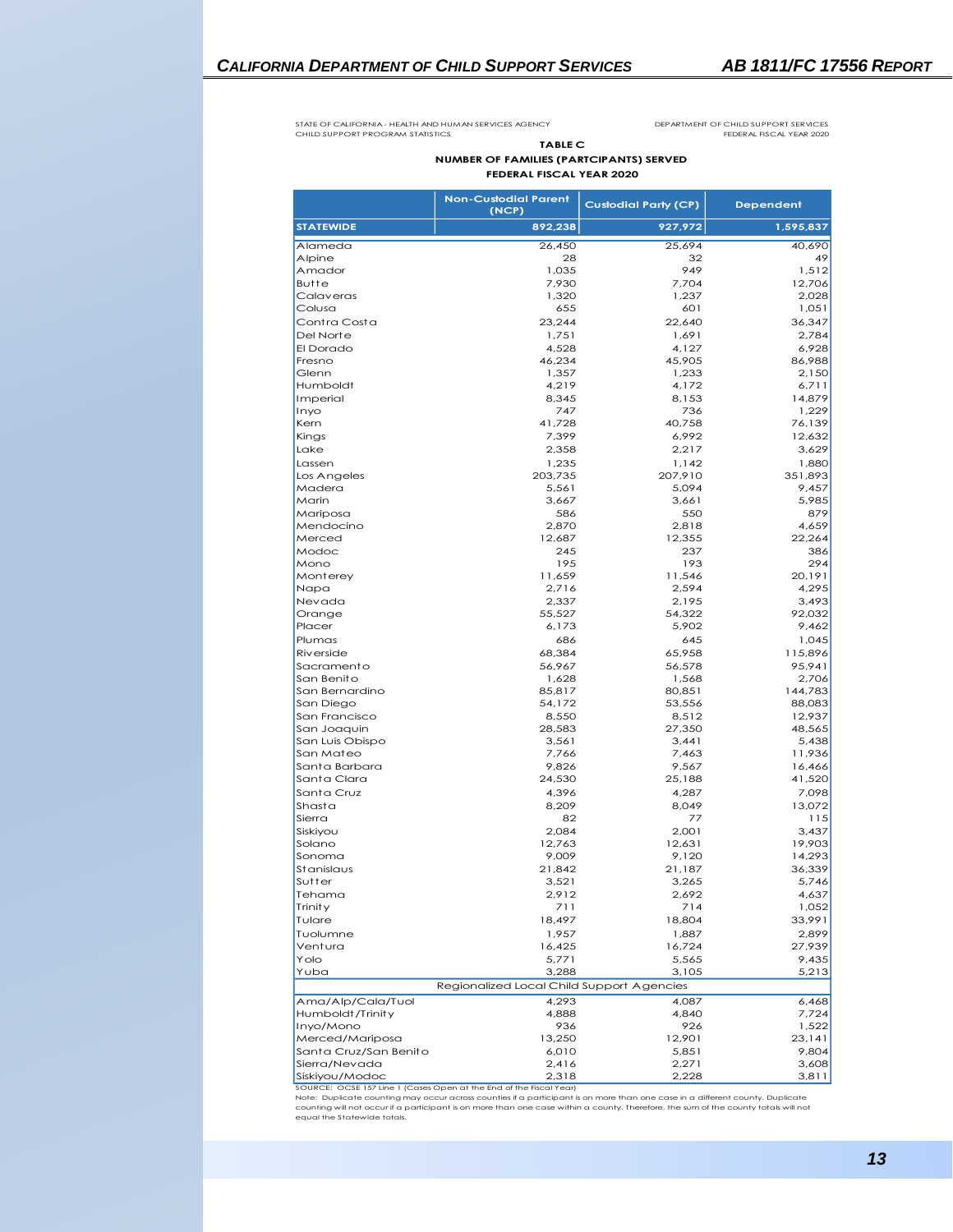## **DEFINITIONS**

- ➢ **IV-D Case** A case in which a state provides child support services as directed by the state or tribal Child Support Program that is authorized by Title IV-D of the Social Security Act. A IV-D case is comprised of:
	- A dependent child or children
	- A custodial party who may be a parent, caretaker relative or other custodian, including an entity such as a foster care agency; and
	- A noncustodial parent or parents, a mother, a father, or a putative father whose paternity has not been legally established.
- ➢ **California Work Opportunity and Responsibility to Kids (CalWORKs)** The public assistance program that implements the requirements set forth in the federal act Personal Responsibility and Work Opportunity Reconciliation Act (PRWORA). Temporary Assistance to Needy Families (TANF), which replaced Aid to Families with Dependent Children (AFDC). Federally mandated changes in the new welfare program set time limits on cash assistance and include a requirement that recipients participate in a "Welfare to Work" plan. CalWORKs replaces all AFDC programs in California and is administered by the California Health and Human Services Agency (HHSA).
- ➢ **Custodial Party (CP)** The person having primary care, custody and control over the child(ren) and who is/are receiving or has applied to receive services under Title IV-D of the Federal Social Security Act (commencing with Section 651 of Title 42 of the United States Code).
- ➢ **Dependent** A person who is under the care of a parent, relative, or other caretaker and cannot live on his/her own. Most children who are eligible to receive child support must be dependents. The child ceases to be a dependent when he or she reaches the "age of emancipation," as determined by state or tribal law, but may remain eligible for child support for a period after he or she is emancipated or reaches the "age of majority' depending on the state's or tribe's provisions.
- ➢ **Disregard** Up to the first \$50 of a current support collection made on behalf of a current assistance case receiving CalWORKs aid.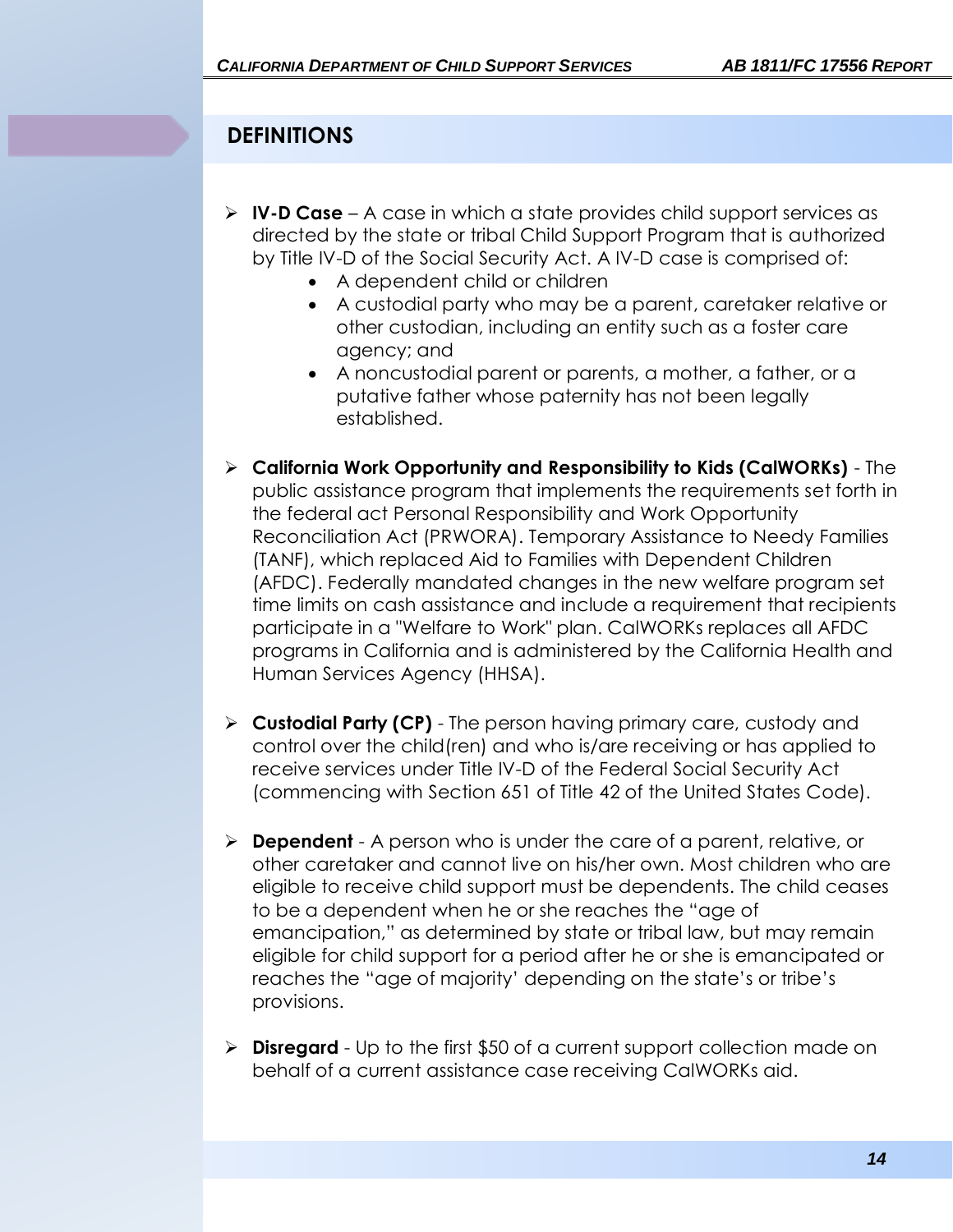- ➢ **Distributed** "Distributed" or "distribution" means the allocation of child support collected to the various types of debt (e.g., monthly support obligations, arrears, ordered arrears) within a child support case as specified in 45 CFR 302.51(45 CFR 309.115 for procedures governing tribal child support programs); the process of how the total child support payment amount is divided between all those owed under the support orders, including reimbursement for public assistance.
- ➢ **Food Stamps/CalFresh (federally known as the Supplemental Nutrition Assistance Program or SNAP)** – Provides monthly food benefits to individuals and families with low-income and provides economic benefits to communities. CalFresh is the largest food program in California and provides an essential hunger safety net. CalFresh is federally mandated and in California, is state-supervised and county-operated.
- ➢ **Kinship Guardian Assistance Program (KinGAP)** The Kinship Guardianship Assistance Payment Program under which public assistance is provided on behalf of children in long-term placements with relatives, as specified in Chapter 2 of Part 3 of Division 9 of the Welfare and Institutions Code commencing with Section 11360.
- ➢ **Medi-Cal Program** California's medical assistance program provided under the State Plan approved under Title XIX of the Social Security Act.
- ➢ **Noncustodial Parent (NCP)** The parent of the child(ren) that may be or is obligated to pay child support.
- ➢ **Public Assistance** Any amount paid under the TANF, CalWORKs program, as specified in 22 CCR Section 110112, or foster care, or any Medi-Cal benefit, for the benefit of any dependent child or the caretaker or child. Eligibility is based on need and varies between programs. Applicants for certain types of public assistance (for example, Temporary Assistance for Needy Families or TANF) are automatically referred to their state or tribal child support agency, which will identify and locate the noncustodial parent, establish paternity where appropriate, and obtain child support payments. This allows the state or tribe to recoup or defray some of its public assistance expenditures with funds from the noncustodial parent and may enable the custodial party to become self-sufficient.